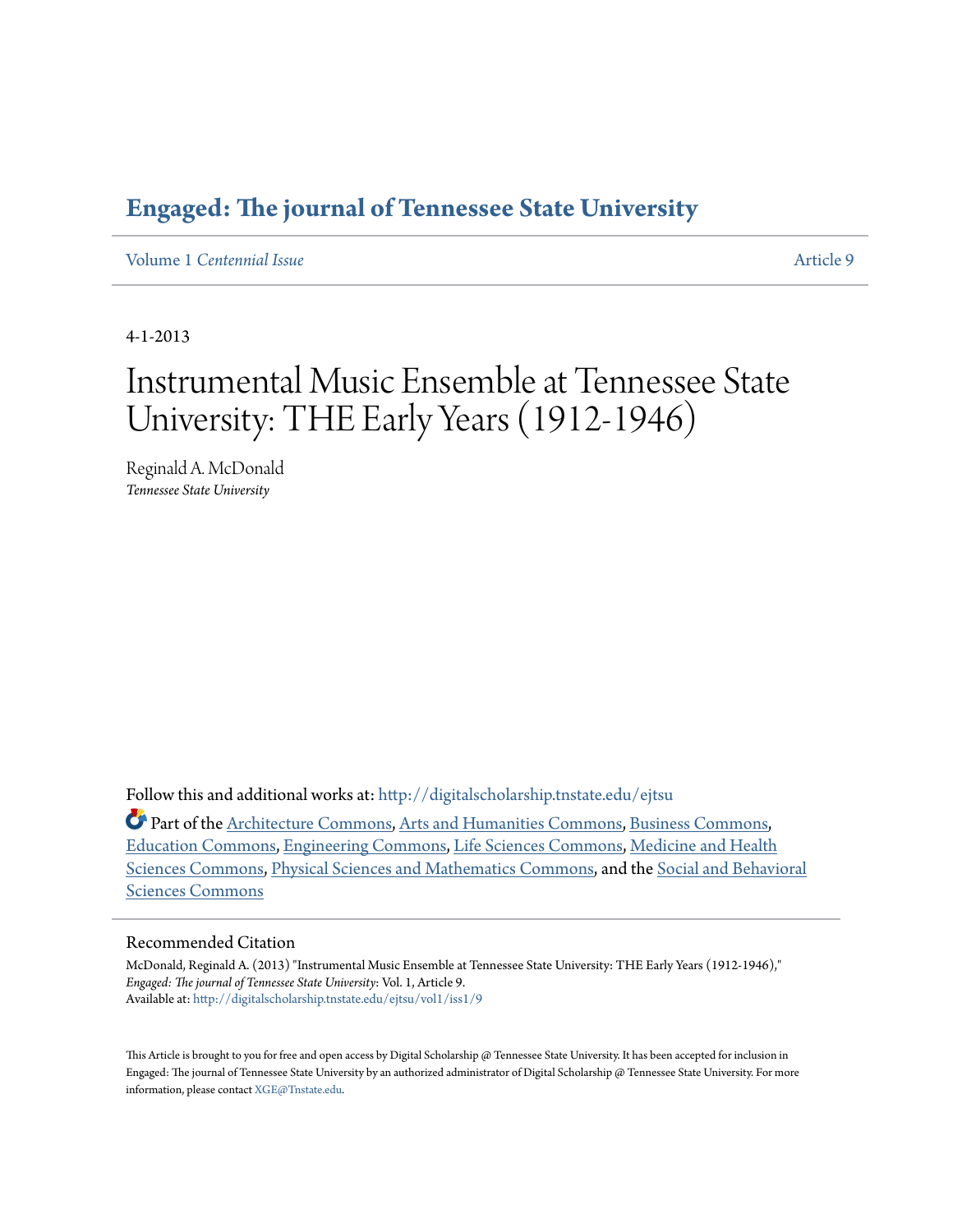### **Instrumental Music Ensemble at Tennessee State University: THE EARLY YEARS (1912 – 1946)** Reginald A. McDonald McDonald: Instrumental Music Ensemble at Tennessee State University: THE Early Years (1912-1946)

Accepted wisdom suggests that a band program has been an integral part of Tennessee State University  $(TSU)^{1}$  $(TSU)^{1}$  $(TSU)^{1}$  academic activities for many years. But the story of exactly how that program developed is largely incomplete. Perhaps one reason for such circumstances is that students, educators, administrators, musicians, admirers, and directors often left little documented evidence of various musical activities. Moreover, even in the memories of those closest to the TSU instrumental program, names, dates, and places are at times inconsistent and inaccurate. In short, evidence, written or anecdotal, that accurately depicts the genesis and development of the TSU Band program between 1912 and the present remains in limited supply.

Perhaps due to these circumstances numerous misconceptions about the origin of the program currently exist. For example, one such erroneous contention encountered was that Professor Jordan D. "Chick" Chavis was the first Band Director and that the TSU instrumental music program began during his tenure. Some evidence suggests that Chavis, in his own words, contributed to this incorrect assumption. He wrote, for instance,

> President [Walter] S. Davis had the vision and foresight that led to the creation of this organization. It was his brainchild and conception. He could foresee as a result of such a program the emergence of trained personnel who would become Instrumental Directors of both band and orchestra, music teachers, and instructors, also performing artists, both classical and popular organizations. To provide this educational opportunity, Dr. W. S. Davis made available twenty (20) four-year scholarships and sent the writer on a recruitment trip to select deserving high school students who could

<span id="page-1-0"></span><sup>&</sup>lt;sup>1</sup> Throughout its history, TSU has been known by the following names: Tennessee Agricultural and Industrial State Normal School for Negroes (1912 – 1924), Tennessee Agricultural and Industrial State Normal College (1924 – 1927), Tennessee Agricultural and Industrial State Teachers College (1927 – 1935), Tennessee Agricultural and Industrial State College (1935 – 1951), Tennessee Agricultural and Industrial State University (1951 – 1969), and Tennessee state University (1969 – present).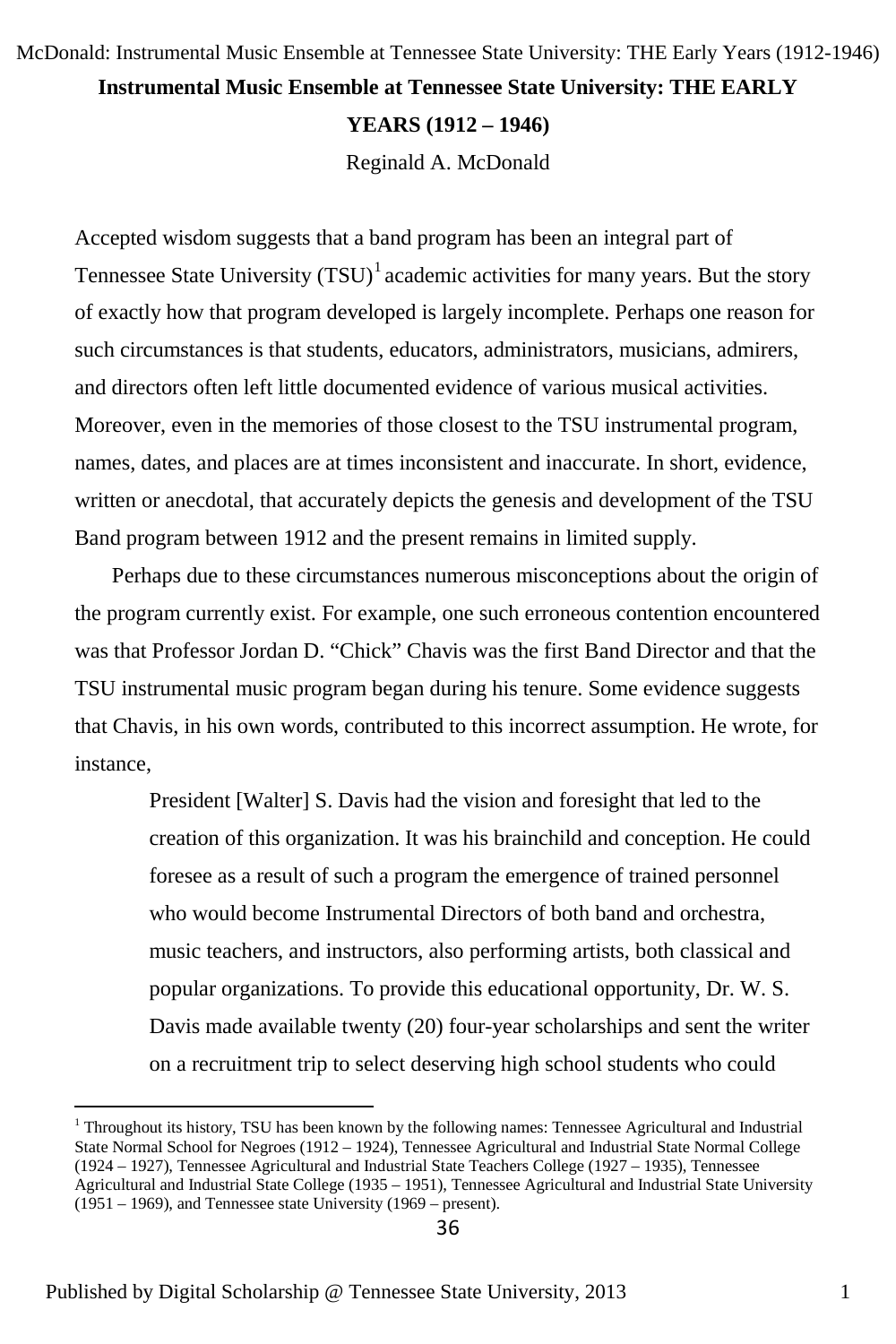qualify for this program. At the end of the summer (September 1946), there appeared on the campus of Tennessee State University a motley assemblage of young music recruits from varying backgrounds; big metropolitan high schools and small rural training schools, all excited about one central thing, music. It was my duty and responsibility as architect and leader to mold this raw material with diversified background into a finished, polished functional product.<sup>[2](#page-2-0)</sup> *Engaged: The journal of Tennessee State University, Vol. 1 [2013], Art. 9*

Numerous other sources suggests that Chavis reorganized a program that had been in existence for many years prior to his tenure. Those documents also indicatedat least by implication-that attribution of the development of the instrumental program to Chavis was the result of a three-year period of inactivity that directly preceded his appointment.

McCarrell argued that intervals such as this were a result of the advent of World War II. He wrote,

This country's entry into World War II, in December 1941, marked the beginning of a period of dramatic changes in the college band movement. Perhaps the most disruptive occurrences in the history of the college band movement, up until that time, took place between 1941 and 1946. University enrollments were depleted throughout the nation, and the activities of colleges were often modified.<sup>[3](#page-2-1)</sup>

The *Bulletin* (1941 – 1942) Academic Year Enrollment Chart listed a total of 1512 students, which included 537 men and 975 women. By the 1943-44 academic year (the height of WWII), the *Bulletin* (1944 -1945) showed a reduction of male students to 189 and a slight increase of female students to 1067. Enrollment Charts for the 1945-46 academic year recorded a modest increase of male students to 557 and female students to  $1419<sup>4</sup>$  $1419<sup>4</sup>$  $1419<sup>4</sup>$ 

<span id="page-2-0"></span><sup>&</sup>lt;sup>2</sup> J. Chavis, "History of the Band and Instrumental Music Program in the Black Public Schools of Nashville and Davidson County; (A Chronological Treatise on Beginning and Development of Organized Band and Instrumental Music in the Black Public Schools)." (Unpublished manuscript, 1984), 1-2.

<span id="page-2-1"></span><sup>&</sup>lt;sup>3</sup> L. McCarrell. "A Historical Review of the College Band Movement from 1875 to 1969" (dissertation, Florida State University, 1971), 118.

<span id="page-2-2"></span><sup>&</sup>lt;sup>4</sup> A new academic service, the Veterans Program, was also offered to returning GI's. It offered classes and counseling services that included Agricultural and Industrial Training; Financial, Personnel, and Adjustment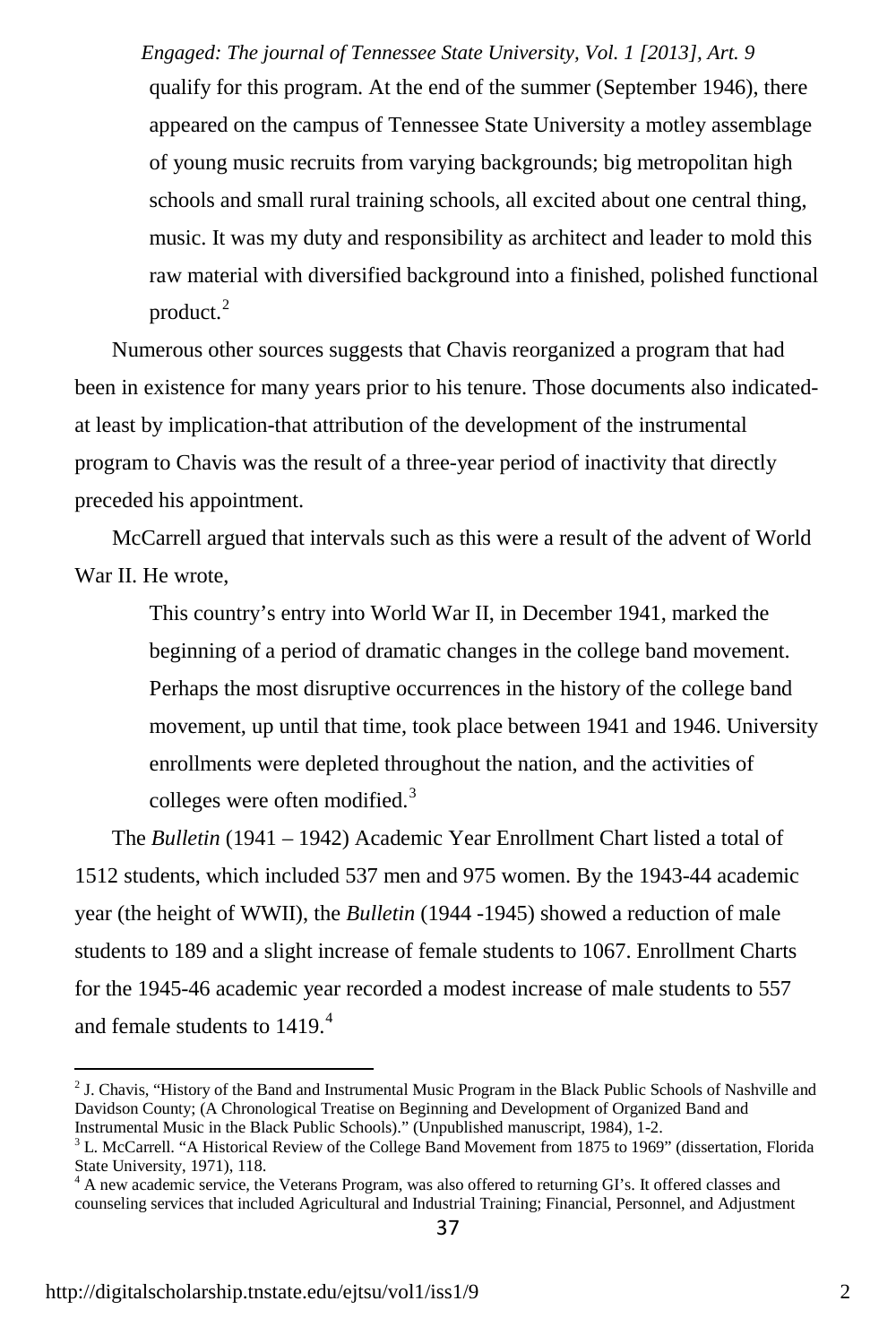McDonald: Instrumental Music Ensemble at Tennessee State University: THE Early Years (1912-1946)

Another possible explanation for Chavis' reputation as the founding director of the program was the simple fact that he was the first faculty member whose full-time duty was exclusively as Director of Bands. Prior to 1946, leadership of the program was the responsibility of several faculty members who served dual roles, directing the Band in addition to some other teaching duties. For instance, one such Professor, Jesse D. Hayes, was hired in 1937 as Physical Science Professor and Bandmaster.<sup>[5](#page-3-0)</sup>

In sum these two occurrences--the gap in the program and Chavis' status as the first full-time Instrumental Director--likely led directly to the spurious contention that September 1946 was the date of the first TSU instrumental program. However, evidence strongly suggests that an instrumental music program existed as early as 1912. Put succinctly, the TSU instrumental program, at times student directed, was an active part of TSU student life and an integrated facet of the vibrant cultural fabric of Nashville, Tennessee, many years before Chavis' celebrated directorship.

In a 1913 article, the *Nashville Globe* introduced Professor N. W. Ryder, TSU's first Music Director.<sup>[6](#page-3-1)</sup> The article read in part, "The addition of Prof. N. W. Ryder in the music department means that the feature of the work will take great boom, as Prof. Ryder is very popular in Nashville and is well known throughout the country."<sup>[7](#page-3-2)</sup> According to the *Bulletin* of 1913, "Mr. N. W. Ryder, of Fisk and Oberlin Universities, and who had charge of the Music Department of Lawrenceville, Virginia, will take charge of the same department here."<sup>[8](#page-3-3)</sup>

R. Grann Lloyd's research documenting TSU campus activities 1912 – 1962 suggests that organized musical activities became a central part of campus life very early in TSU's existence.<sup>[9](#page-3-4)</sup> Lloyd revealed, for example, that early in 1913, members of the State Legislature first visited the campus. Lloyd specifically referenced a

Problems consultation; and Educational and Psychological Testing. *Bulletin Tennessee Agricultural and Industrial State Normal School for Negroes*. 53 vols. 1913– 1955.

<span id="page-3-0"></span><sup>5</sup> The 1937 *Bulletin* read as follows: "Prof. Hayes received the bachelor of education degree at Illinois State Teachers College and the Master of Science degree at the University of Illinois" (1). Professor Hayes served Tennessee Agricultural and Industrial State College in this capacity from 1937 – 1943.

<span id="page-3-1"></span> $6$  In 2011, the title Music Director and Music Department Chairman are synonymous.

<span id="page-3-2"></span> $7$  Ryder was a graduate of Fisk University and was, at one time, a member of the faculty (Nashville Globe, 1913).

<span id="page-3-3"></span><sup>8</sup> *Bulletin*, 1918, 15.

<span id="page-3-4"></span><sup>9</sup> R. G. Lloyd, *Tennessee Agricultural State University, 1912 – 1962*. Tennessee State University, Library.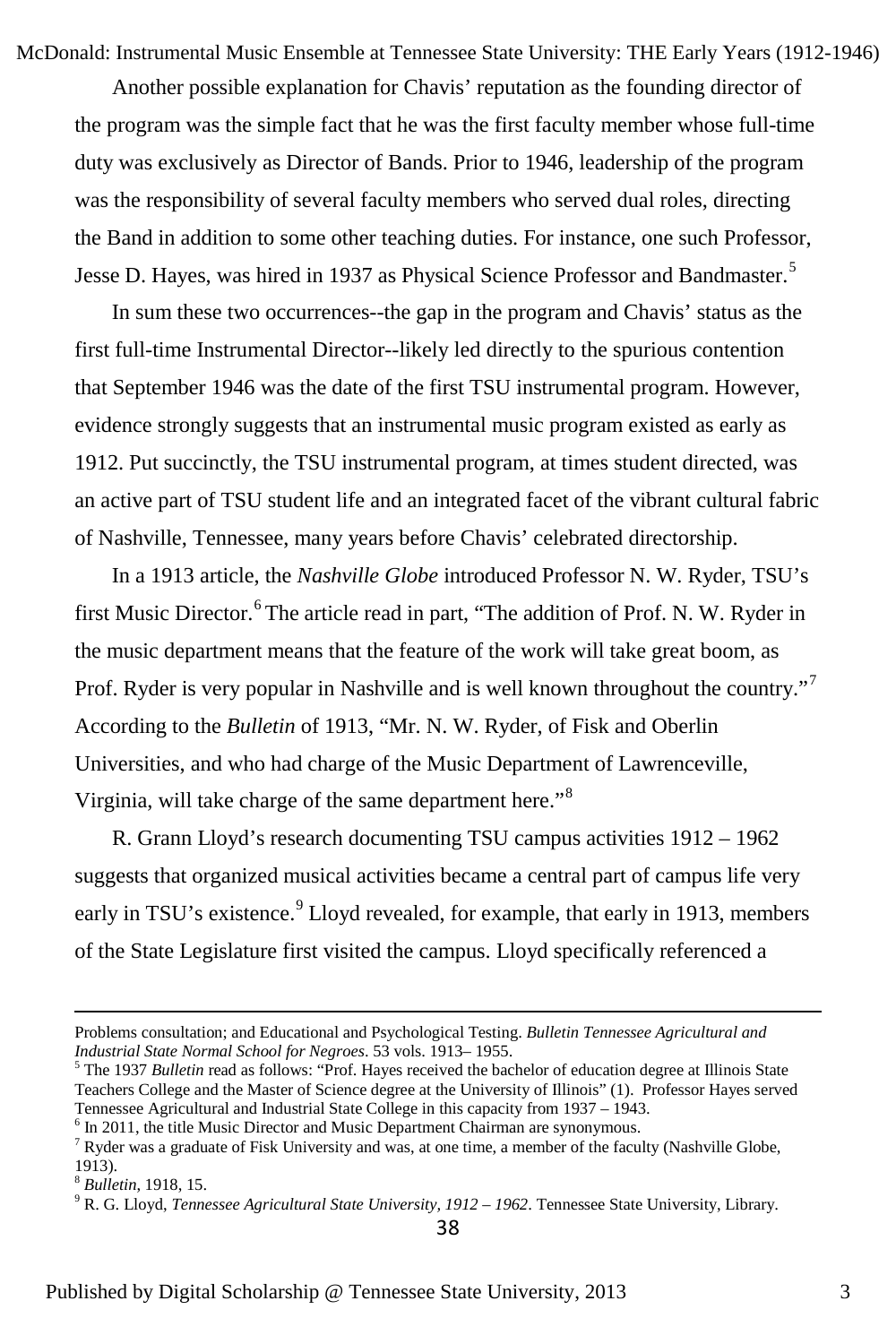special assembly for the legislators. At that assembly, both the student Choral Society and the Band performed. *Engaged: The journal of Tennessee State University, Vol. 1 [2013], Art. 9*

The *Nashville Globe* reported various other significant musical activities in subsequent years. For example, a February 16, 1917 article reported on the student play, *The Girl from L-Ranch.* It revealed, "Special incidental music is to be furnished by a seven piece orchestra as well as music between acts."<sup>[10](#page-4-0)</sup> Also in 1917, the *Nashville Globe* reported on a Flag Presentation Ceremony in which School's Band performed as an integral part of the event. It read,

> Among the other speakers of the day were Dr. Geo W. Hubbard, President of Meharry Medical College; Dr. E. A. White, President of Walden University; Miss Katie A. Boyd, representing Pearl High School; Mr. A. N. Johnson, President of the Negro Board of Trade; Mr. C. N. Langston, Assistant Cashier of the One Cent Savings Bank; Rev. H. A. Boyd, representing the National Negro Press. The program was in charge of the senior class. Patriotic music was dispensed by the State Normal Band. President W. J. Hale also made a beautiful response when the flag was presented to him by a member of the class. Miss Jennie Durley made the presentation speech. After the exercise, and while Old Glory was going up the mast pole, the band played *The Stars and Stripes Forever.*

In a 1918 *Nashville Globe* article titled, "Mrs. W. J. Hale Hostess," Mrs. Hale, wife of TSU's first president, alluded to the Music Director of the fledging TSU music department. She described details of a program in which the school Orchestra performed under the direction of Mrs. Martha Brown. Said Mrs. Hale, "When all had arrived, they were invited into the chapel where the school Orchestra, directed by Mrs. Brown and assisted by several talented ladies from the city, rendered one of the most pleasing musicales [sic] ever enjoyed at an afternoon reception." Further confirmation of Mrs. Martha Brown's music faculty status

<span id="page-4-0"></span><sup>10</sup> *Nashville Globe,* February 16, 1917, 5.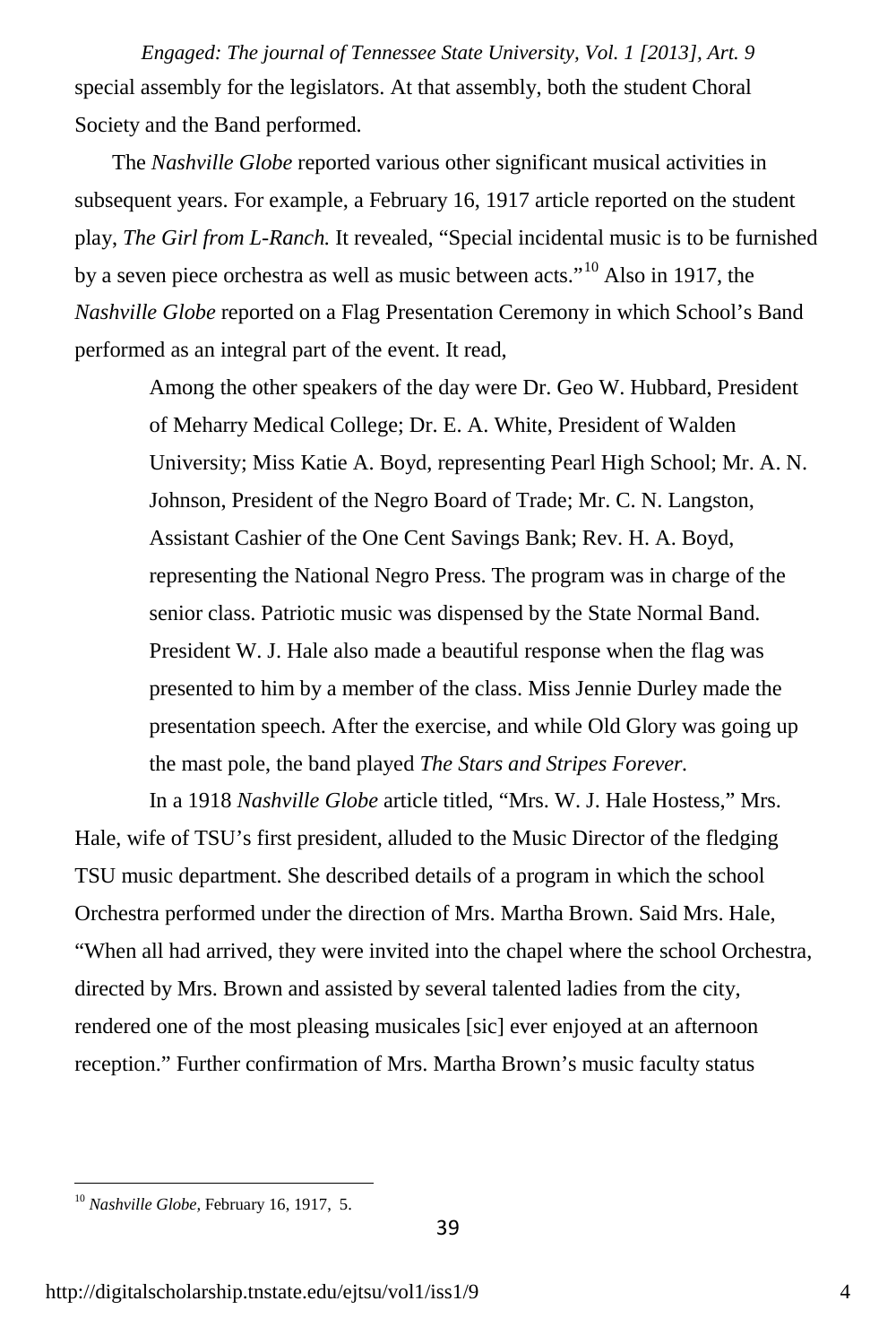appeared in the 1918 *Bulletin*, which listed her as Music and Domestic Science Faculty. $^{11}$  $^{11}$  $^{11}$ McDonald: Instrumental Music Ensemble at Tennessee State University: THE Early Years (1912-1946)

Notably, that same 1918 *Nashville Globe* article disclosed that Professor J. T. Gray performed a saxophone solo. According to *Bulletins* published subsequent to 1918, Professor J. T. Gray later became the Director of the Band.

As further evidence of the growing significance of music in TSU campus life, the 1919 *Bulletin* included the requirement that all students take vocal music each year of their school career. It also suggested the importance of the more select Band program. It read, in part, "The School Orchestra and Band furnish an unusual opportunity for instrumental music."<sup>[12](#page-5-1)</sup> Moreover, that same volume listed the following "Principal Events" of the 1918 – 1919 academic year: (a) November 1, 1918, Miss Helen Hagan begins work as Music Director [Music Department Chair], with Glee Club Chorus, Orchestra, and Band Departments, and (b) March 21, 1919, First Band Concert by School Band, under the direction of J. T. Gray.

By 1922, the *Bulletin* offered more comprehensive course descriptions for instrumental music. It argued, for example, that the Orchestra and Band, like the Chorus, added a distinctive feature to the many activities of the institution. It further revealed that the Band not only played for various chapel exercises but from time to time presented concerts both at the school and in nearby towns. It also stated that the Band was to be supplied with new instruments and uniforms to serve as an incentive for students to join the organization and to allow the Band to present a more polished final product. $13$ 

TSU appeared to recognize the need to provide music teachers for the rapidly burgeoning pubic school music programs in Tennessee. For example, 1922 curriculum information included the following revealing statement:

<span id="page-5-0"></span> $11$  Mrs. Brown was later listed by the Bulletin (1923 – 1924) as Music and Library faculty. She also played a significant role in establishing and maintaining the institution's first library. Today TSU's main campus library, The Brown-Daniel Library, is named partially in recognition of Martha Brown.

<span id="page-5-1"></span><sup>12</sup> *Bulletin,* 1919, 28.

<span id="page-5-2"></span><sup>&</sup>lt;sup>13</sup> Fancher (1975) showed that the first catalog listed six student organizations that were operational on the campus and after ten years the number had grown to 30. They were Literary Societies, 4; Selective Clubs (Social), 10; Sectional Clubs (Geographic), 3; Special or Trade Clubs, 2; honorary Societies, 2; Religious Organizations, 5; Music Organizations (Band and Choral), 4.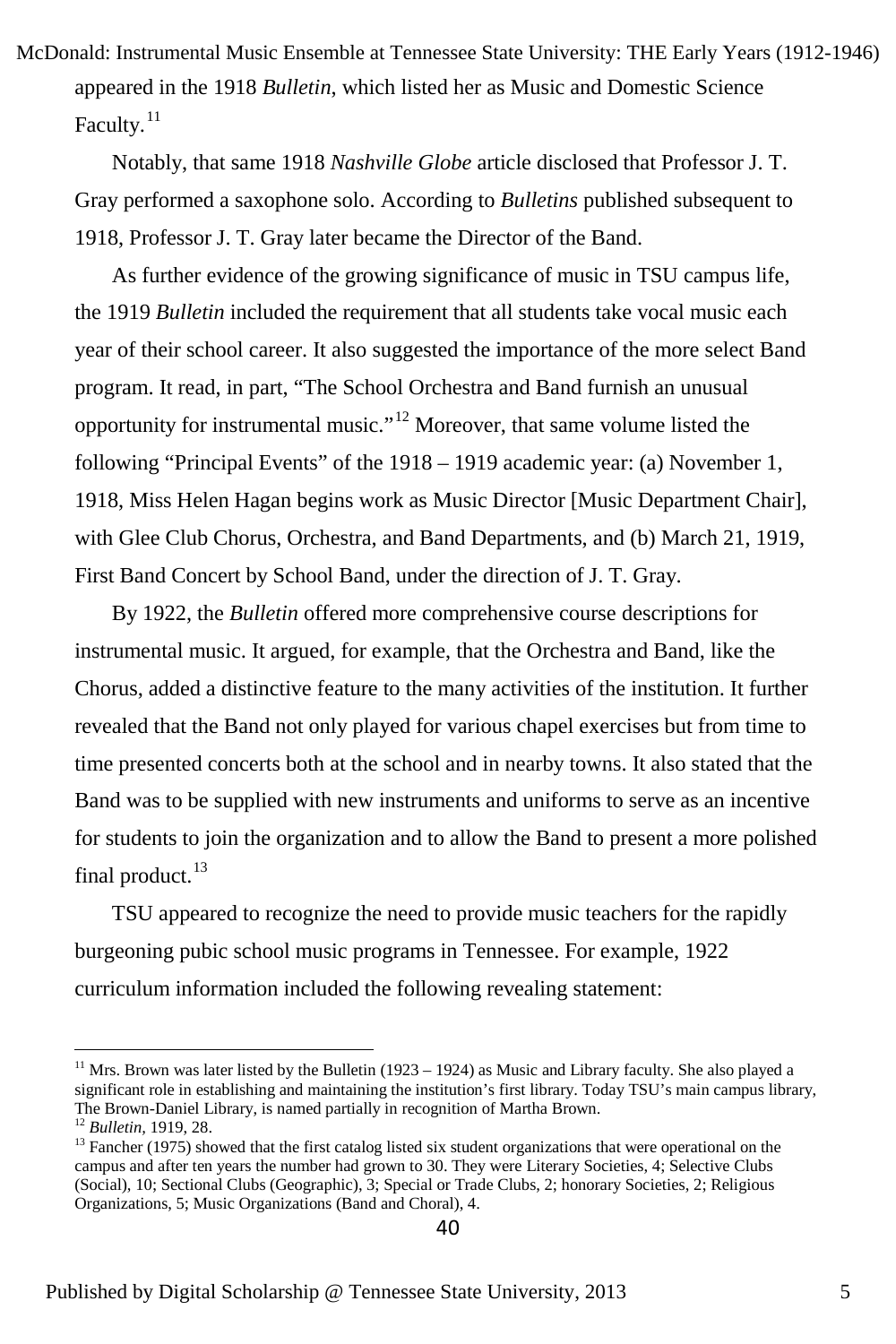In view of the emphasis now being placed upon Public School Music, the school feels that [a course] of this type of training is essential to the student's all-rounded development and in his ability to fill his place as leader in his community. This Public School Music [course], together with the chorus, Orchestra, and Band, gives students an unusual opportunity to fill his place wherever he may be called to serve.<sup>[14](#page-6-0)</sup> *Engaged: The journal of Tennessee State University, Vol. 1 [2013], Art. 9*

The *Nashville Globe*, some years later, provided written evidence that the early TSU music curriculum and the Nashville public school music programs likely contributed positively to musical growth of Nashville's African-American citizens. In an article titled, "Who's Who in Columbia," the *Nashville Globe* reported,

> This week we are presenting to the readers of the *Nashville Globe* Prof. S. C. Bond [Sam Carter Bond], who is favorably known to his personal friends as "Si Cotty." . . . Prof. Bond is one of Columbia's [Tennessee] best pianists. He is pianist and Director of the well-known "Swing Bonners" Orchestra. This music has made Columbians swing out many pairs of shoes. Prof. Bond received his education in the elementary schools of Maury County [Tennessee] and Tennessee A. and I. State College, Nashville. Prof. Bond plays the saxophone equally well as the piano. He played both instruments in the Tennessee State Orchestra while attending the institution.<sup>[15](#page-6-1)</sup>

By 1923 the TSU music faculty had grown to three full or part time teachers. The August 1923 *Bulletin* listed the following professors: Ruth Bandy – Violin (New England Conservatory of Music), Harold Brown – Music and Band (A. B. & Mus. B, Fisk University), and Martha Brown – Library and Music (American Conservatory). Notably, that issue was the first to include band as a specific job description for one of its professors.

Page 53 of that *Bulletin*, which includes a description of courses offered in music suggested significant growth both in curricular and extra-curricular offerings.<sup>[16](#page-6-2)</sup> It included the following:

<span id="page-6-0"></span><sup>14</sup> *Bulletin*, 1922, 30.

<span id="page-6-1"></span><sup>15</sup> "Who's Who in Columbia," *Nashville Globe,* 1940.

<span id="page-6-2"></span><sup>16</sup> *Bulletin*, 1923, 53.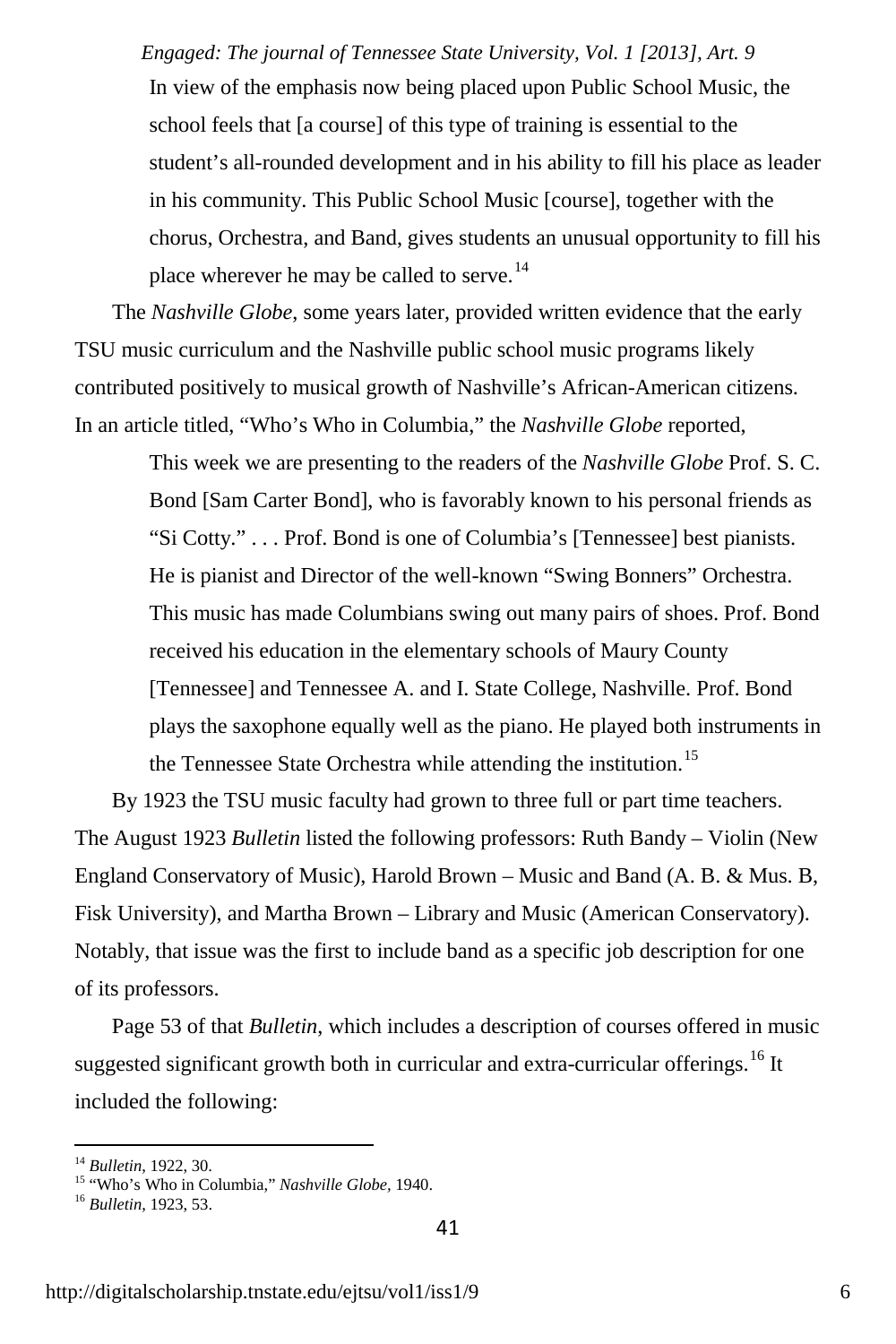The Band, Orchestra, Choir and Quartettes from various groups furnish a variety of interesting music for the entertainment and instruction of students. Aside from the enjoyment afforded the listeners, the participants themselves are strengthened in the matter of organizing and maintaining their groups. A plan is now on foot to organize a Harmony Society in Music, similar to that in Chemistry. Brown served the university from 1923 -1926 as Instructor of Music and Director of Bands. The instrumentation included one trombone, one tuba (baritone), three trumpets, one violin, and one drummer.<sup>[17](#page-7-0)</sup> McDonald: Instrumental Music Ensemble at Tennessee State University: THE Early Years (1912-1946)

Notably, documents and photographic artifacts suggest that the Band, which numbered seven, included a self-described student leader, William F. Woodard. Woodard's specific responsibilities remain unclear, as do the circumstances surrounding Brown's resignation. However, that Brown left TSU sometime immediately after the 1925 -1926 term is clear from the lack of his inclusion as faculty member in the August 1926 *Bulletin*.

Professor Clarence Hayden Wilson, a TSU alumnus (graduating class of 1920), was listed in the August 1926 *Bulletin* as Brown's replacement.<sup>[18](#page-7-1)</sup> Professor Wilson co-wrote TSU's second *Alma Mater*, which is still in use. During his four-year tenure, he built on the efforts of his predecessors by further developing the school instrumental program.<sup>[19](#page-7-2)</sup> His instrumental ensembles regularly played for chapel exercises and gave school concerts on campus as well as in nearby towns. In October of 1927, Wilson described the TSU instrumental music program in the following words: "The school Band and Orchestra play an incalculable part in music

<span id="page-7-0"></span><sup>&</sup>lt;sup>17</sup> Photograph of the 1924 TSU Band can be found on page 17 of dissertation, "THE ARISTOCRAT OF BANDS: A Historical Investigation of the Tennessee State University Instrumental Music Program and Its Directors" by Reginald A. McDonald.

<span id="page-7-1"></span><sup>&</sup>lt;sup>18</sup> Such data is apparently in disagreement with other, more recent published information stating that Professor Edward L. Graves, Director of Bands 1979 to present, is the first alumnus to direct the University's Bands. Clarence Wilson's biography states that he is a 1920 alumnus of TSU and also earned his bachelor's and master's degrees from Northwestern University.<br><sup>19</sup> Photograph of Professor Clarence H. Wilson with the TSU Orchestra/Band can be found on page 19 of

<span id="page-7-2"></span>dissertation, "THE ARISTOCRAT OF BANDS: A Historical Investigation of the Tennessee State University Instrumental Music Program and Its Directors" by Reginald A. McDonald.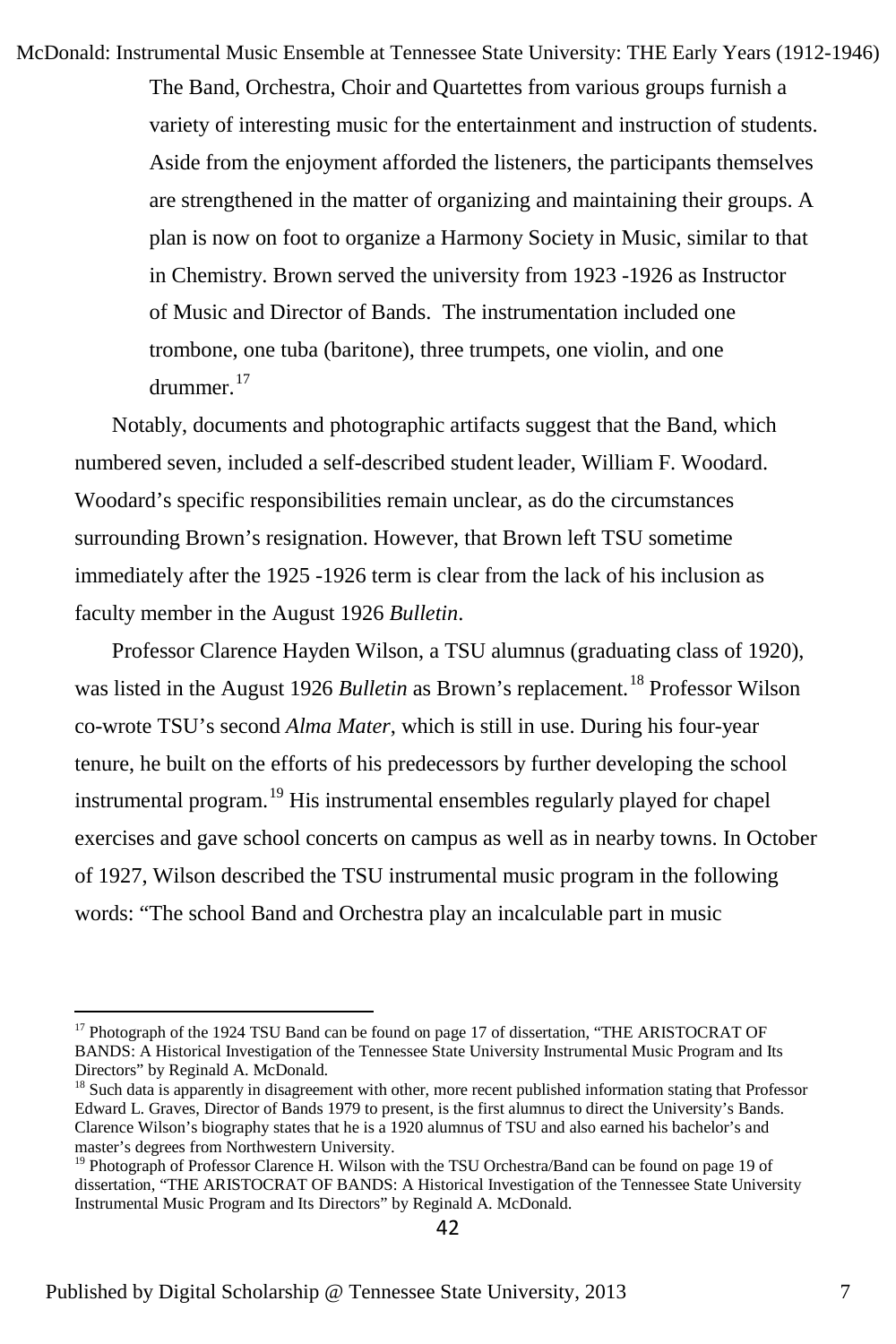appreciation as they give the individual a chance to perform and the relations of various instruments and their tone quality is brought to him more forcefully."<sup>[20](#page-8-0)</sup> *Engaged: The journal of Tennessee State University, Vol. 1 [2013], Art. 9*

Noteworthy events during Wilson's tenure included a 1929 lanternslides presentation at an annual visit of prominent State Officials. It consisted of photographs of former governors and school scenes and also included an Orchestra concert, which served as prelude to the slide presentation (*Bulletin*, 1929).

By 1930, Wilson's Orchestra and Chorus had become proficient enough to present combined performances. Watkins wrote, "The Orchestra, Chorus, and student body of A. and I. State College went on the air Friday, February 28, at Chapel hour over radio station WLAC . . . Professor C. H. Wilson directed the Orchestra and Chorus."[21](#page-8-1) Of particular interest, Jordan D. "Chick" Chavis, who later occupied Wilson's directorship, played trumpet in several of Wilson's bands.<sup>[22](#page-8-2)</sup>

The specific reasons for Wilson's departure from TSU in 1930 to teach public high school band in St. Louis, Missouri, remain unknown. Evidence suggests, however, that he continued to build a distinguished career as a music educator. According to the Missouri Historical Society, Wilson's teaching included several important appointments in the St. Louis Public School System. He also served in a national music education leadership role as President of the National Association of Negro Musicians from  $1941 - 1948$ <sup>[23](#page-8-3)</sup>

Though TSU instrumental music activity did not cease entirely throughout the early and mid-thirties, few documents exist between the tenures of Clarence Wilson (1926 – 1930) and Jesse Hayes (1937 – 1943) to suggest otherwise. Still, while the Great Depression significantly curtailed students activities at TSU and other colleges and universities nationwide, TSU instrumental music activity likely continued

<span id="page-8-0"></span><sup>20</sup> *Bulletin*, 1927, 23.

<span id="page-8-1"></span><sup>&</sup>lt;sup>21</sup> C. E. Watkins, *Jordan Douglass "Chick" Chavis, Jr., 1910 - : A Transcription of Oral Historical-<br>biographical interviews, Tennessee State University, 1979, 11.* 

<span id="page-8-2"></span><sup>&</sup>lt;sup>22</sup> Broom & Tucker (1990) wrote, that on graduation in 1928, [Jordan D. "Chick"] Chavis attended Walden [College} for one year, moved to TSU for one year, and then transferred to Fisk University. While he was at TSU, Chavis played in a dance band directed by a Professor [Clarence H.] Wilson. The group called itself The Tennessee State Collegians, a name Chavis used again years later.

<span id="page-8-3"></span><sup>23</sup> Jason D. Stratman, Assistant Librarian, Missouri Historical Society Library. Personal interview. 26 Feb. 2007.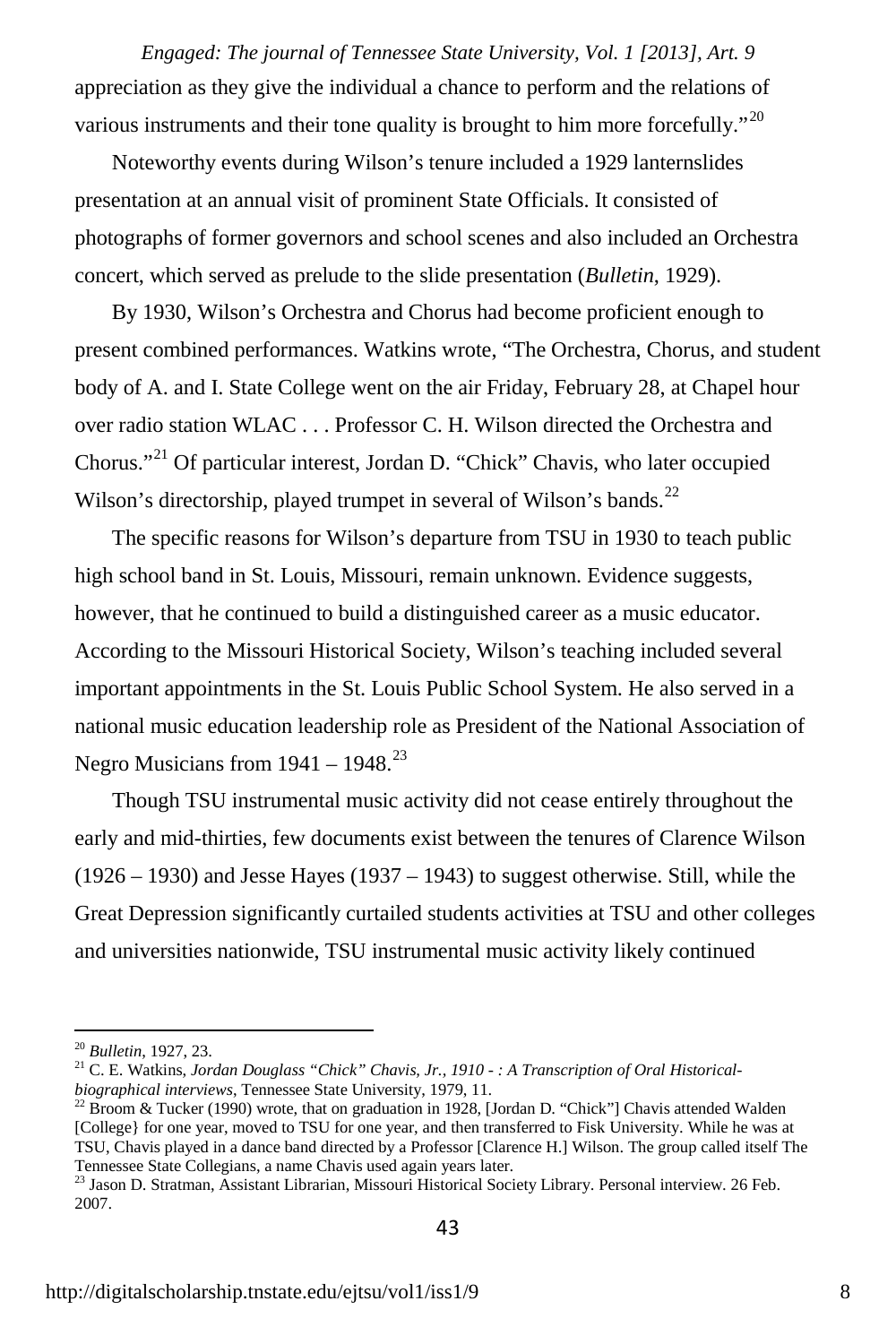through the efforts of volunteer faculty or, more significantly, through numerous *ad hoc* Student Directors. McDonald: Instrumental Music Ensemble at Tennessee State University: THE Early Years (1912-1946)

In support of such assumptions, McCarrell argued early college bands existed sporadically and were often associated with some military activity or operated as a student social organization. He further posited that these music organizations were rarely documented because student organizations were rarely documented because student organizers simply failed to keep records.<sup>[24](#page-9-0)</sup> This scenario seems to be the case with the TSU Band program, especially from 1930 - 1937. To be succinct, though there are some indications that instrumental ensemble activity occurred during those years, no written evidence of faculty leadership during that period exists.

Instrumental music ensemble activity at TSU during this seven-year period appeared almost exclusively to be a single student organized dance orchestra (jazz band) called the Tennessee State Collegians.<sup>25</sup> The use of "dance orchestra" in this specific case was the earliest documented use of the term orchestra in reference to Jazz Bands at TSU. While it is unknown whether or not these students were enrolled in the ensemble for credit, documents show that an orchestra course description remained in the curriculum guide from  $1930 - 1937$ .<sup>[26](#page-9-2)</sup>

TSU Associate Professor and Head Reference Librarian Fletcher Moon (1983 – present) offered the following insight about the early years of the performing group:

> I [Fletcher Moon, TSU Head Reference Librarian] was told by Charles Dungey [TSU Jazz Ensemble Director 1997 – 2003] that the documentation [Dr. Andrew Goodrich] has indicates that Don Q. Pullen was the first Director of the Jazz Collegians, according to Frank T. Greer [TSU Director of Bands 1951 – 1972], who was a member of the group with Blanton. However, he is talking about the middle to late 1930s when he and Blanton were students; Edward Hale could still have proceeded [*sic*] or followed

<span id="page-9-0"></span><sup>&</sup>lt;sup>24</sup> L. McCarrell. "A Historical Review of the College Band Movement from 1875 to 1969" (dissertation, Florida State University, 1971), 118.

<span id="page-9-2"></span><span id="page-9-1"></span><sup>&</sup>lt;sup>25</sup> The Collegians become the foundation for the nationally acclaimed Jazz Ensemble that would be reorganized under Professor Chavis' leadership. Many of these student musicians went on to professional careers in the recording and performing industry and in music education. One such musician is the famous bassist Jimmy Blanton (1918 – 1942), who went on to become a member of Duke Ellington's Orchestra. <sup>26</sup> *Bulletin*, 1937.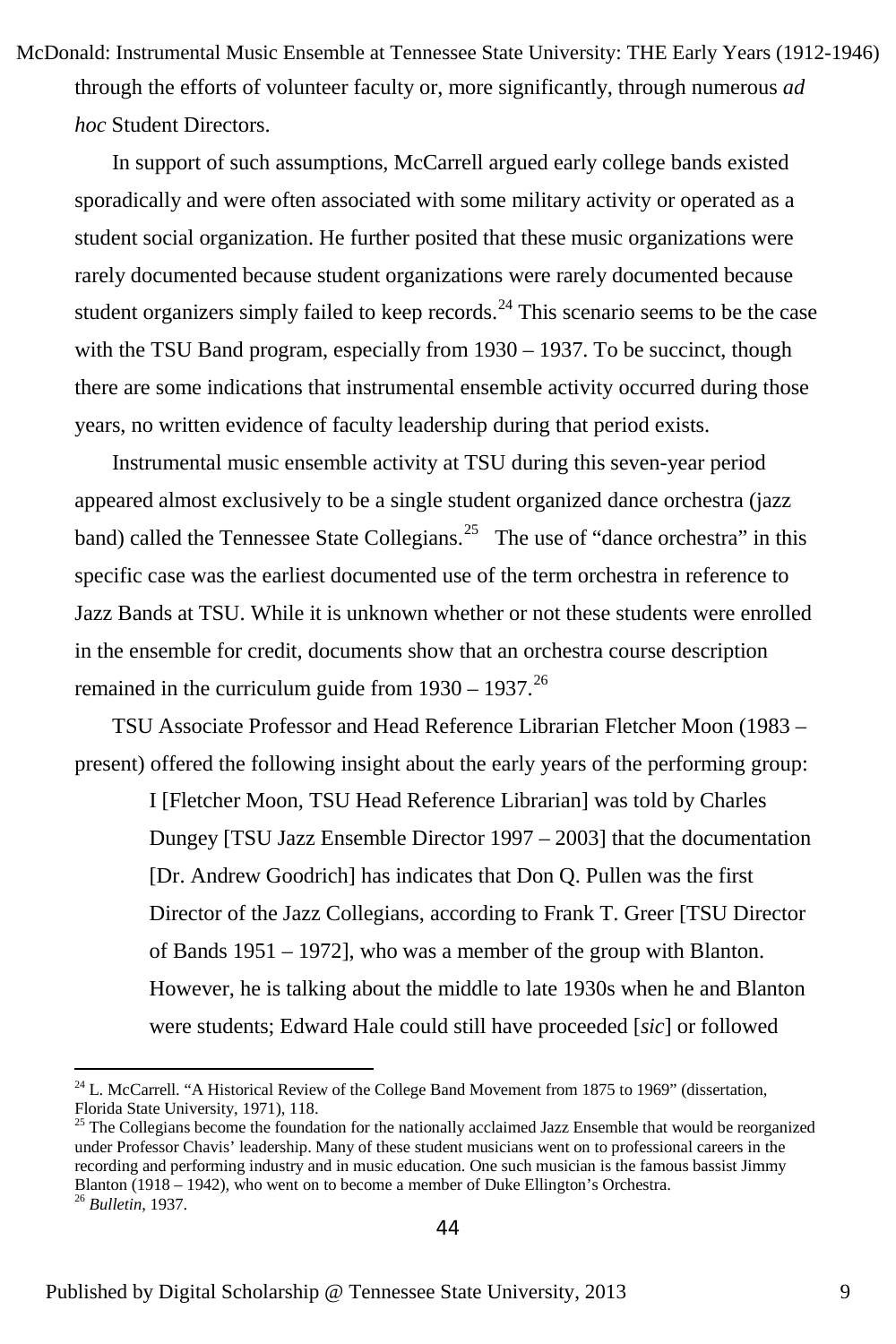Pullen, as well as Bill Mears, whose name appears in a 1935 Pittsburgh Courier article. The Director of the Tennessee State (Jazz) Collegians during Blanton's time may have been Edward Hale, one of the sons of Tennessee State's first president, William Jasper Hale. We have yearbooks from 1931 and 1939, but none for the years in between. Hale is listed in the 1939 yearbook as Director, but the Collegians are not mentioned in the 1931 yearbook.<sup>[27](#page-10-0)</sup> *Engaged: The journal of Tennessee State University, Vol. 1 [2013], Art. 9*

Other notable musicians who performed with the Collegians were Frank T. Greer, TSU Director of Bands,  $(1951 - 1972)^{28}$  $(1951 - 1972)^{28}$  $(1951 - 1972)^{28}$ ; Rushton Miller, member of the Alabama Jazz Hall of Fame; Paul Quinichette (professional jazz musician nicknamed "Vice President" because his tenor saxophone tone was similar to the legendary Lester Young) who performed with Count Basie, Billie Holiday, and Benny Goodman; Earl (Sonny) Turner, professional jazz trumpeter; and Dr. Andrew Goodrich (professional jazz musician and research historian of the Black College Jazz Movement) (Goodrich, 2001).

Numerous Sources suggest that by 1937, the student-led Tennessee State Collegians was flourishing.<sup>[29](#page-10-2)</sup> Among their many documented performances were engagements at the A. & I. State College History Study Club Elaborate Dance,<sup>[30](#page-10-3)</sup> and a performance at Norris Beach led by student Bandleader, Don O. Pullen.<sup>[31](#page-10-4)</sup>

In March 1937, the *Bulletin* detailed a visit of Tennessee's Governor to the campus. Governor Gordon Browning, state constitutional officials, members of the Governor's Cabinet, and members of the General Assembly were luncheon guests at

<span id="page-10-0"></span> $^{27}$  K. Steiner, Email correspondence with Fletcher F. Moon, Assistant Professor/Head Reference Librarian, Tennessee State University, July 10- 11, 2002.

<span id="page-10-1"></span><sup>&</sup>lt;sup>28</sup> Though Greer earned a bachelor's degree from West Virginia State University and master's degree at Marshall University, he was a student at TSU (1936 – 1938) before leaving to pursue a career as a professional jazz musician.

<span id="page-10-2"></span><sup>29</sup> Photograph of the 1937 – 1938 members of the TSU Collegians can be found on page 21 of dissertation, "THE ARISTOCRAT OF BANDS: A Historical Investigation of the Tennessee State University Instrumental Music Program and Its Directors" by Reginald A. McDonald.

<span id="page-10-3"></span><sup>30</sup> *Bulletin*, 1937.

<span id="page-10-4"></span><sup>&</sup>lt;sup>31</sup> Photograph of the 1935 newspaper article discussing the TSU Collegians performance at Norris Beach from the *Pittsburgh Courier* can be found on page 22 of dissertation, "THE ARISTOCRAT OF BANDS: A Historical Investigation of the Tennessee State University Instrumental Music Program and Its Directors" by Reginald A. McDonald.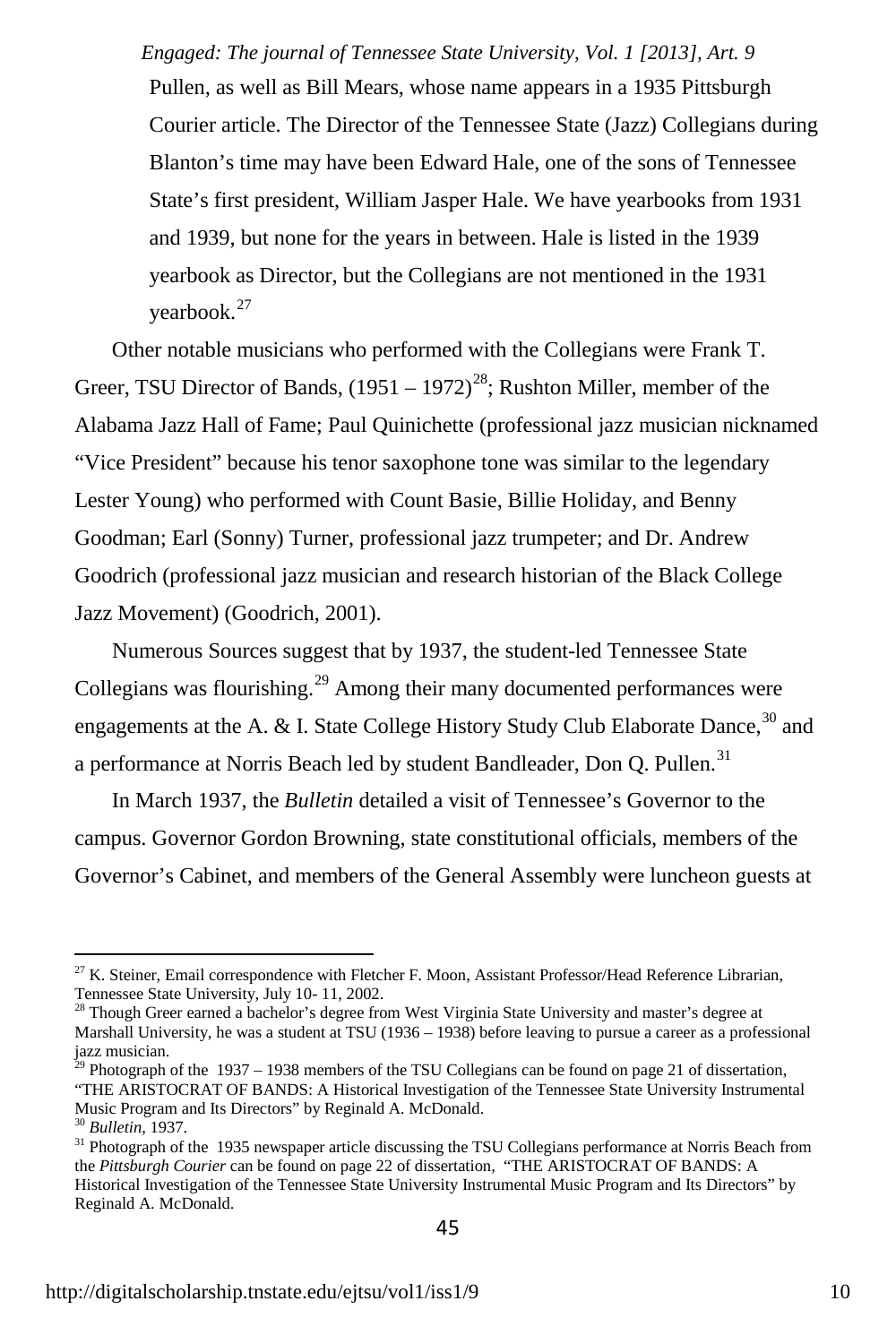TSU on Wednesday, February 17, 1937. The Governor's party was entertained with a musical program by the College Orchestra and the Concert Singers. McDonald: Instrumental Music Ensemble at Tennessee State University: THE Early Years (1912-1946)

That program was likely at least overseen, if not conducted, by Marie Brooks-Strange, TSU's Music Department Chair (1930 – 1948). Personal communications with various alumni revealed that Professor Marie Brooks-Strange was a "Jack of All Trades" in the Music Department from 1930 through the early  $1940s$ .<sup>[32](#page-11-0)</sup> A local newspaper described the event:

And then . . . the Grand Finale! That luscious part in every program where in the best is presented. A real honest to goodness highbrow presentation! The Music Department with a combination of Concert Singers, Orchestra, and Chorus under the efficient direction of Mrs. Marie Brooks-Strange Director, presented the musical production "From the Old South."<sup>[33](#page-11-1)</sup>

As across the United States in general, early documents that referenced the TSU instrumental program tended to use the terms *orchestra* and *band* interchangeably. But during the 1930s clearer distinctions between the two ensembles began to emerge. For example, TSU student Don Q. Pullen's 1939 yearbook photograph lists the Orchestra and Band as separate school organizations in which he held memberships (Ayeni [pronounced A and I – nickname for Tennessee Agricultural and Industrial State College/University], 1939). This evolving division of performing forces was also clear in a *Bulletin* (1937) article that introduced TSU's newly hired Instrumental Music Director. It read,

It is expected that from three to four thousand will be here for this ceremony. Exhibits featuring the phenomenal growth of the college will be in evidence everywhere and brilliant musical recitals presenting members of the famed musical department . . . . The pure social aspect of the celebration is unique

<span id="page-11-0"></span><sup>&</sup>lt;sup>32</sup> The Strange Music Building at TSU is named in honor of Marie Brooks-Strange.

<span id="page-11-1"></span> $33$  Photograph of Marie Brooks-Strange, TSU Music Department Chair (1930 – 1948) can be found on page 23 of dissertation, "THE ARISTOCRAT OF BANDS: A Historical Investigation of the Tennessee State University Instrumental Music Program and Its Directors" by Reginald A. McDonald. *Nashville Globe*, 1937, 1.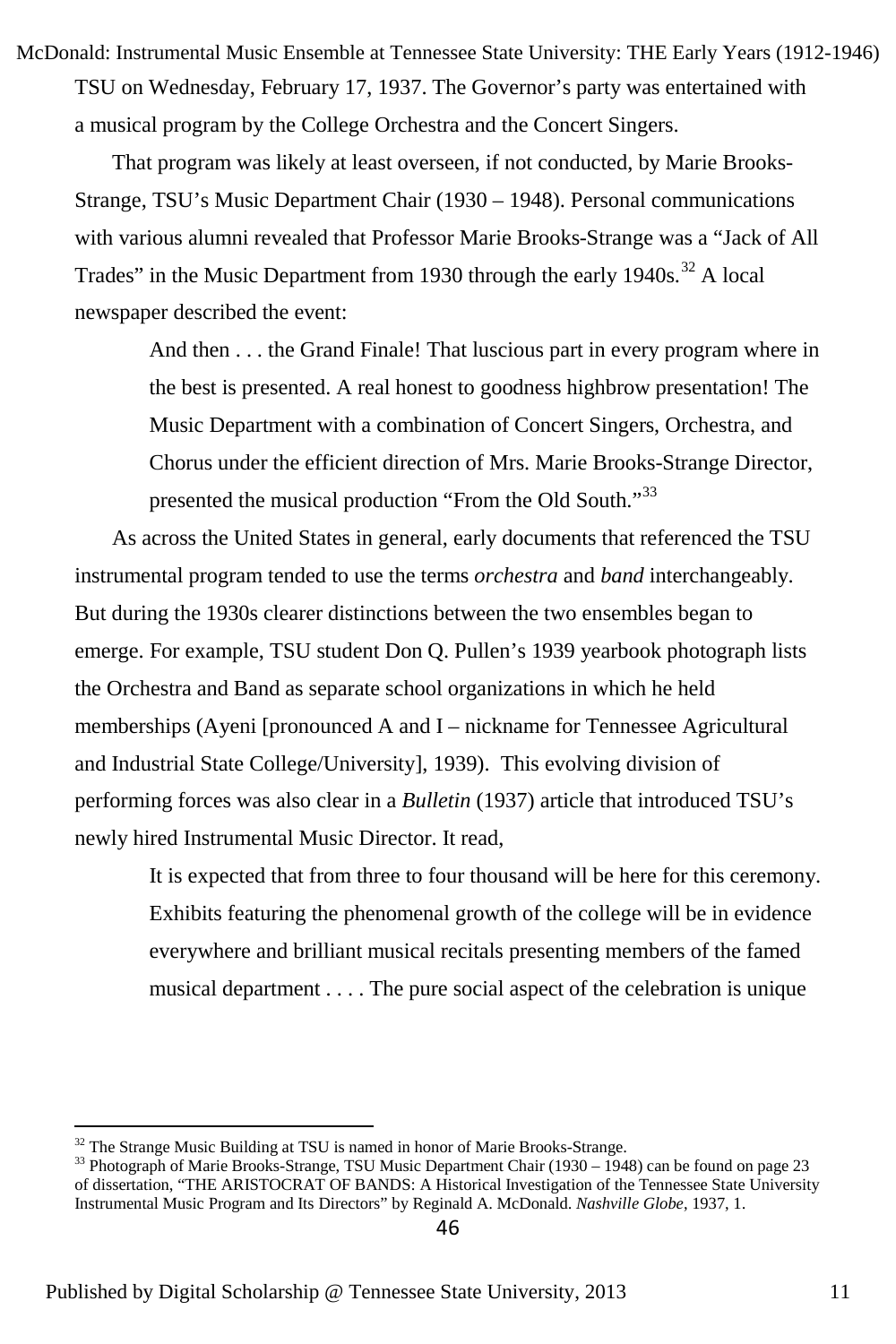and will be enlivened by the noted orchestra and band under the direction of Prof. Jesse D. Hayes  $(p, 2)$ .<sup>[34](#page-12-0)</sup> *Engaged: The journal of Tennessee State University, Vol. 1 [2013], Art. 9*

Hayes began his tenure at TSU in the fall of 1937 and quickly set about expanding and improving the instrumental program. That first fall, for instance, he was featured at TSU's 25<sup>th</sup> Anniversary Celebration where, according to the *Bulletin* (1937), "Special music was furnished by the Tennessee State collegians under the direction of Professor Jesse D. Hayes.<sup>[35](#page-12-1)</sup> In reference to another concert that same year, the *Nashville Globe* (1938) wrote,

The Band concert Friday night, under the direction of Professor Hayes, attracted a capacity throng of music lovers from every avenue of life. With rhythmic swing and harmony, the group played classic and popular numbers, captivating the throng by special improvisations. The Band has attained unusual prominence of late under the masterly direction of Professor Hayes and adds to the brilliant musical reputation of the institution.

Hayes' efforts very soon led to recognition of a glaring need of his burgeoning program: new band uniforms. Fundraising was the key in the acquisition of the necessary financial resources for such a large expense. In that regard, the following plea was included in the *Bulletin* (1938):

> The continual cry of the Band, "We Want Uniforms!" came to a climax on Friday, Nov. 4, as the A. & I. State Collegians presented a Varsity Show entitled, "The Collegians" [the title of this show seems to be a musical production about the Jazz Orchestra] which was sponsored by the College Band. For two or three weeks the Band had been pleading with students, faculty members and friends to give subscriptions and buy tickets for the Varsity Show so they might secure uniforms.

. . . President Hale has promised the Band \$ 5.00 for every \$ 1.00 they raised and according to the auditorium on Friday night, President Hale will miss a

<span id="page-12-0"></span><sup>&</sup>lt;sup>34</sup> Photograph of Jesse Hayes, TSU Bandmaster and Physical Science Professor (1937 – 1943) can be found on page 27 of dissertation, "THE ARISTOCRAT OF BANDS: A Historical Investigation of the Tennessee State University Instrumental Music Program and Its Directors" by Reginald A. McDonald. <sup>35</sup> Bulletin, 1937, 2.

<span id="page-12-1"></span>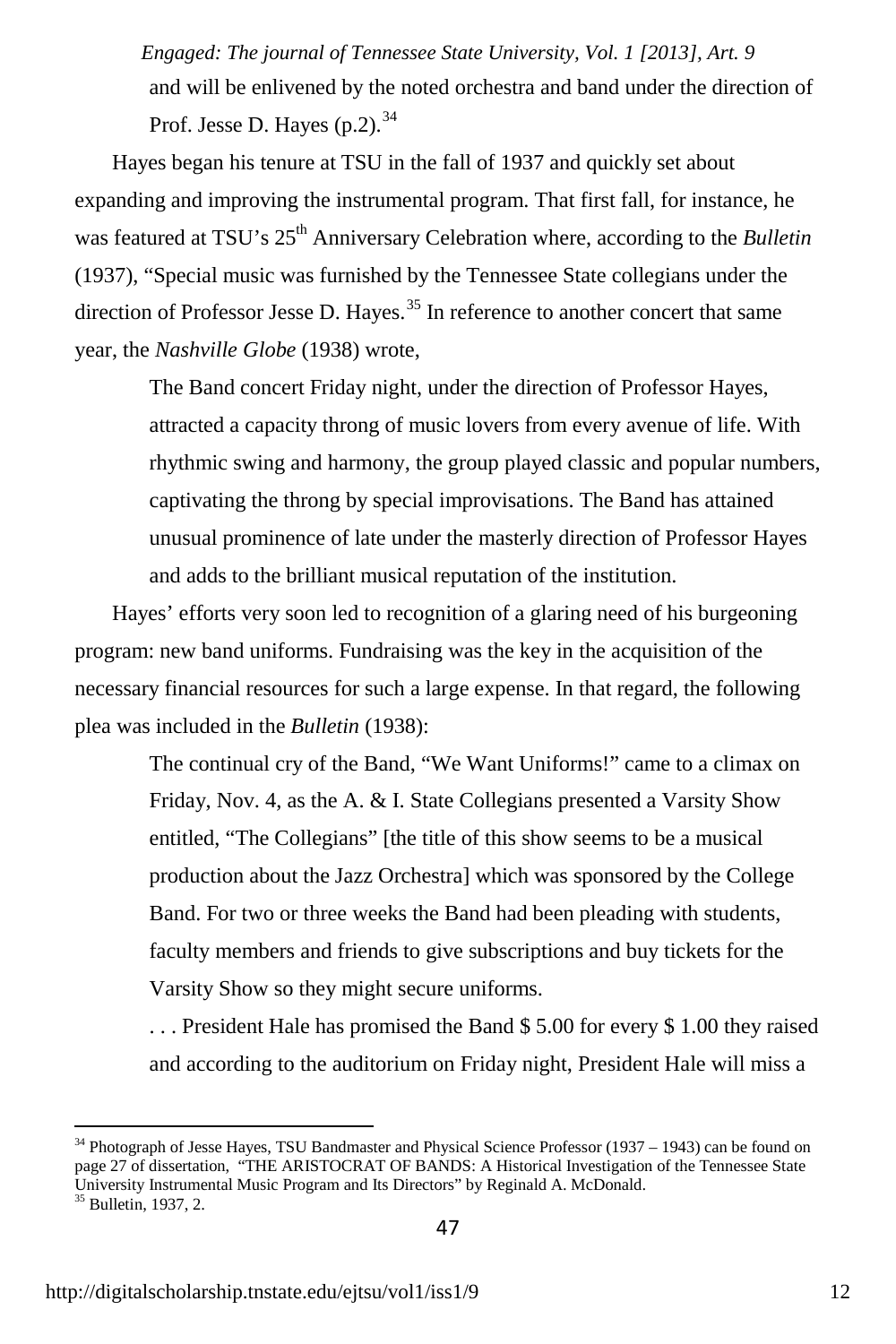few bills. Congratulations to the Band on your achievement and on to McDonald: Instrumental Music Ensemble at Tennessee State University: THE Early Years (1912-1946)

Lincoln University in your uniforms with your colors flying high!<sup>[36](#page-13-0)</sup>

The 1939 course catalog was the first to include a course description for both the Orchestra and the Band.<sup>[37](#page-13-1)</sup> The *Bulletin* (1939) read, "Musical Organizations . . . College Orchestra and Band . . . Prerequisite: Must be able to play instrument. Rehearsals twice weekly throughout the year."[38](#page-13-2) The next year, the *Bulletin* (1940) for the first time listed the specific day and time offerings of the Orchestra and Band.

Such expanded offering presumably contributed to more students coming to TSU specifically to major in music. Such was the case with Kelly Miller Smith. About Smith, Bass wrote,

Kelly Miller Smith of Mound Bayou, Mississippi, a sophomore at A. & I. State College who hails from the all Negro City in the Bayou State. Smith attended grade and prep school at Bolivar County Training School in Mound Bayou, but graduated from Magnolia Avenue High School, Vicksburg, MS. From the first he shown [*sic*] a marked interest in creative writing with special consideration of poetic expression. In high school he played xylophone in the school Symphony Orchestra and took a keen interest in music which no doubt played an important part in his deciding to major in music here at State College. Smith hopes to attend a graduate school in music after he receives his degree here.<sup>[39](#page-13-3)</sup>

By 1941 TSU instrumental music organizations had become firmly established as a faculty directed activity. According to Fancher (1975), the 1941 – 1942 *Bulletin* suggested that descriptions of extra-curricular activities could be

<span id="page-13-1"></span><sup>37</sup> University Catalogs between 1931 and 1939 only provided information on the College Orchestra.

<span id="page-13-2"></span><sup>38</sup> The same volume of the November Bulletin (1939) detailed a History Study Club Gathering in which the guests were entertained by the College Orchestra, solo by Miss Bettye Jeane Dugger and a musical number by the College Trio under the direction of Mrs. Marie Brooks-Strange. *Bulletin*, 1939, 5.

<span id="page-13-0"></span><sup>&</sup>lt;sup>36</sup> The staff for the production included Billy Jones, Producer; Benton Adams, Dance Director; Don Q. Pullen, Musical Director, Professor Redwine, Lighting Effects; Clarence Searles, General Manager; and Professor Hayes, Bandmaster and Advisor. The cast included, Ray, Director of Collegians, Edward Hale; Marie, Collegian's Dancer and Sweetheart, Gladys Shockley; Sylvia, Collegian's Vocalist, Evelyn Hodges; Beechie, Assistant Director and Advisor to Ray, Billy Jones, Quincy, Collegian's Chief Arranger and Composer, Don Q. Pullen; President M. K. Gale, College Prexy, H. Wilhoite; Ted, Solo Trumpeter, R. Rushton Miller; and the Collegians. Bulletin, 1938, 1.

<span id="page-13-3"></span><sup>39</sup> E. Bass, Jr., "Campus Chatter Salutes," *Nashville Globe*, March 22, 1940, 8.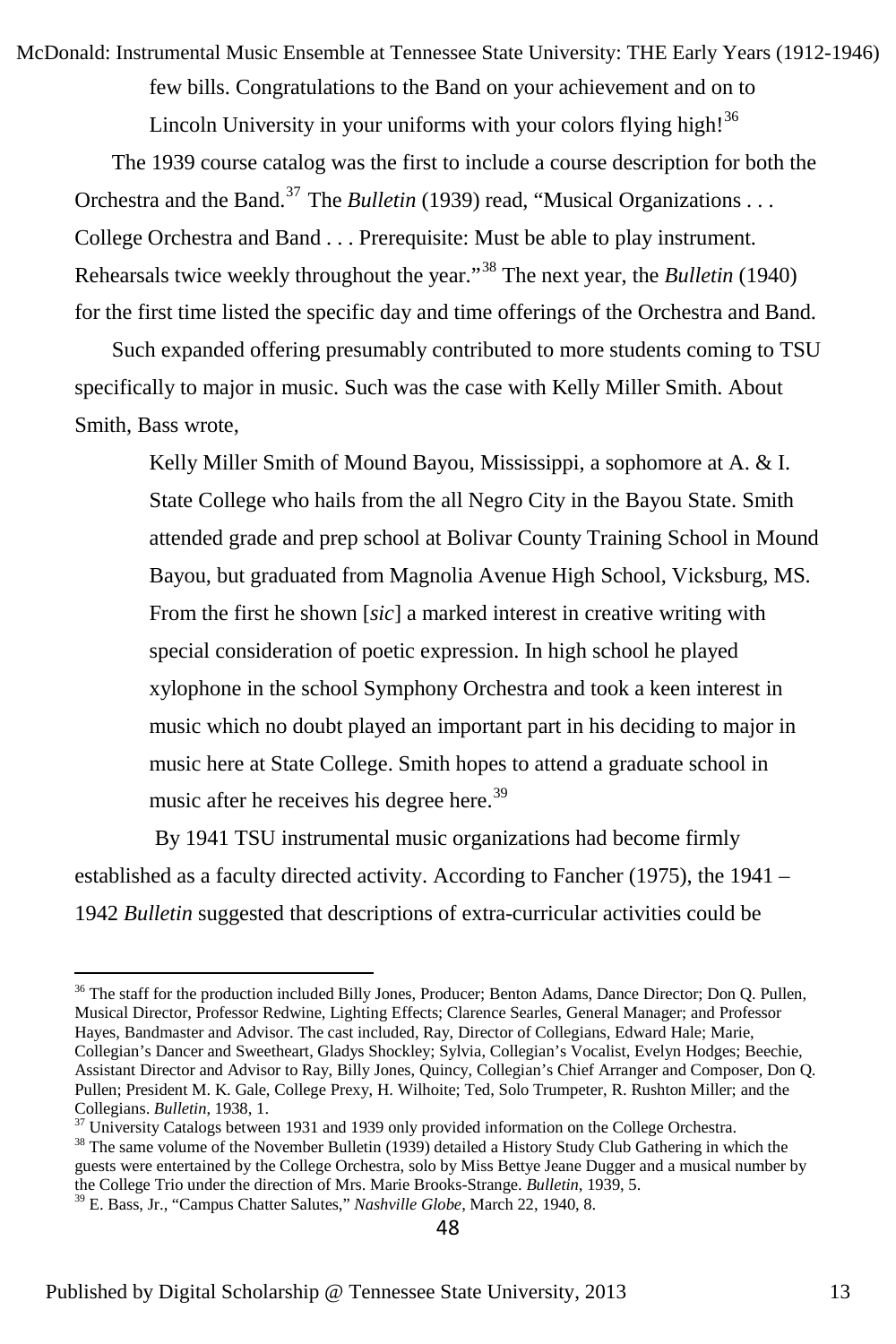placed into two broad categories: Activities for students for which the faculty assumed dominant leadership roles, and student organizations led by student officers. In the first category several activities were listed: Music Activities, Concert Singers, College Choir, College Band, and College Orchestra. *Engaged: The journal of Tennessee State University, Vol. 1 [2013], Art. 9*

That Hayes was the person most often associated with Band and Orchestra activities is clear from the inclusion of his name in nearly all of the instrumental music publicity. For example, the *Bulletin* (1941) reports on the bi-annual campus visit by Tennessee's Governor and General Assembly where the Orchestra and Concert Singers, under Hayes' direction, provided dinner music. That same year, another *Bulletin* article reported,

> The Tennessee State Collegians presented an interesting concert at Cameron Junior High School on Friday night, Feb. 21 [1941]. The program was sponsored by the music department of the Cameron Music Department of the Cameron school under the direction of Mrs. J. D. Hayes, wife of Prof. J. D. Hayes, instructor in chemistry and Director of Band at A. & I. The concert was given in the gymnasium before a capacity crowd of 1,000 grown ups and children. During the course of the program, the rhythm and syncopation of the Collegians grew to such a peak that the youthful music lovers turned into a group of swinging jitterbugs, as they left their seats and danced and jumped down the aisles onto the stage where they exhibited the latest swing dance capers. Mrs. Hayes has requested the Orchestra [The Collegians] to return at an early date.<sup>[40](#page-14-0)</sup>

Mrs. Mildred Porter (personal conversation, 2007), TSU student from 1937 – 1941 remembered the student-led Collegians, which she says were directed by both Don Pullen and Rushton Miller. She also recalled the College Band, which performed at football games. $^{41}$  $^{41}$  $^{41}$  According to Porter, Hayes was in charge of the Collegians and the College Band.

<span id="page-14-1"></span><span id="page-14-0"></span><sup>&</sup>lt;sup>40</sup> *Bulletin*, 1941, 8.<br><sup>41</sup> Photograph of the 1941 TSU Marching Band can be found on page 27 of dissertation, "THE ARISTOCRAT OF BANDS: A Historical Investigation of the Tennessee State University Instrumental Music Program and Its Directors" by Reginald A. McDonald.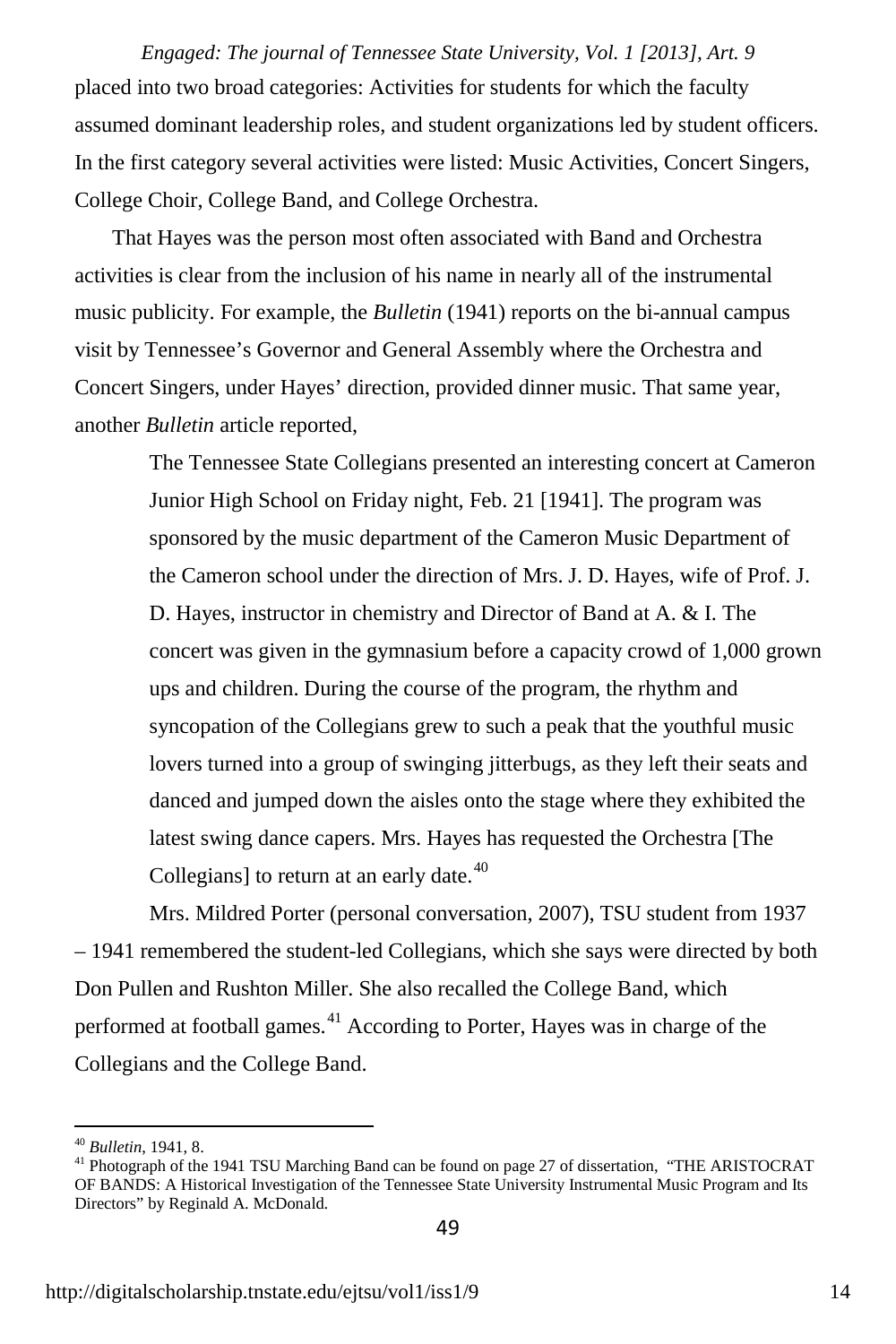McDonald: Instrumental Music Ensemble at Tennessee State University: THE Early Years (1912-1946)

As the program continued to mature, Hayes began to collaborate with other universities in the community to produce various music concerts and events. According to a *Bulletin* (1941), for example, the "Fisk and Tennessee State Swing [Departments] staged a 'Battle of Swing,' on April 4, from 5 to 8 in the Crystal Ballroom. Over 400 Fiskites and Ayenians were on hand to root for their respective musical aggregations."[42](#page-15-0)

At colleges and universities across the United States, the advent of WWII precipitated an abrupt halt to all but the most necessary curricular activities. College newspapers nationwide published notices that reflected the following sentiment:

In connection with [an] effort to create a reserve pool to provide the armed forces with a steady flow of educated personnel, the Secretary of War and the Secretary of the Navy desire to make their position clear with respect to this matter of continuance of college education. They are convinced that able-bodied young men must and will be controlled in their decisions solely by what appears to each to be his duty in helping to win this war. The country can no longer afford to have young men proceed with their education at a moderate tempo. Extra [curricular] activities not specifically directed toward physical or mental preparation for the war effort can no longer be encouraged.<sup>[43](#page-15-1)</sup>

Such was apparently the case at TSU. Indeed, little evidence exists of TSU Band and Orchestra activity from the fall of 1943 through the summer of 1946, a period which covers the war in Europe and the Pacific and the first months after the war's end. Professor Hayes, who had garnered almost iconic status as the chief architect of TSU's growing Band and Orchestra program, was notably absent from the 1943 – 1944 catalog.

Not surprisingly, those activities that were most distinctly male activities suffered the most at TSU and elsewhere in colleges and universities. For example: TSU football game programs show that no games were played in 1944 and 1945;

<span id="page-15-0"></span> $42$  Each band played for one half-hour period alternately (Bulletin, 1941, 8).

<span id="page-15-1"></span><sup>43</sup> *Shurtleff Pioneer*, Alton, Il, May 29, 1942.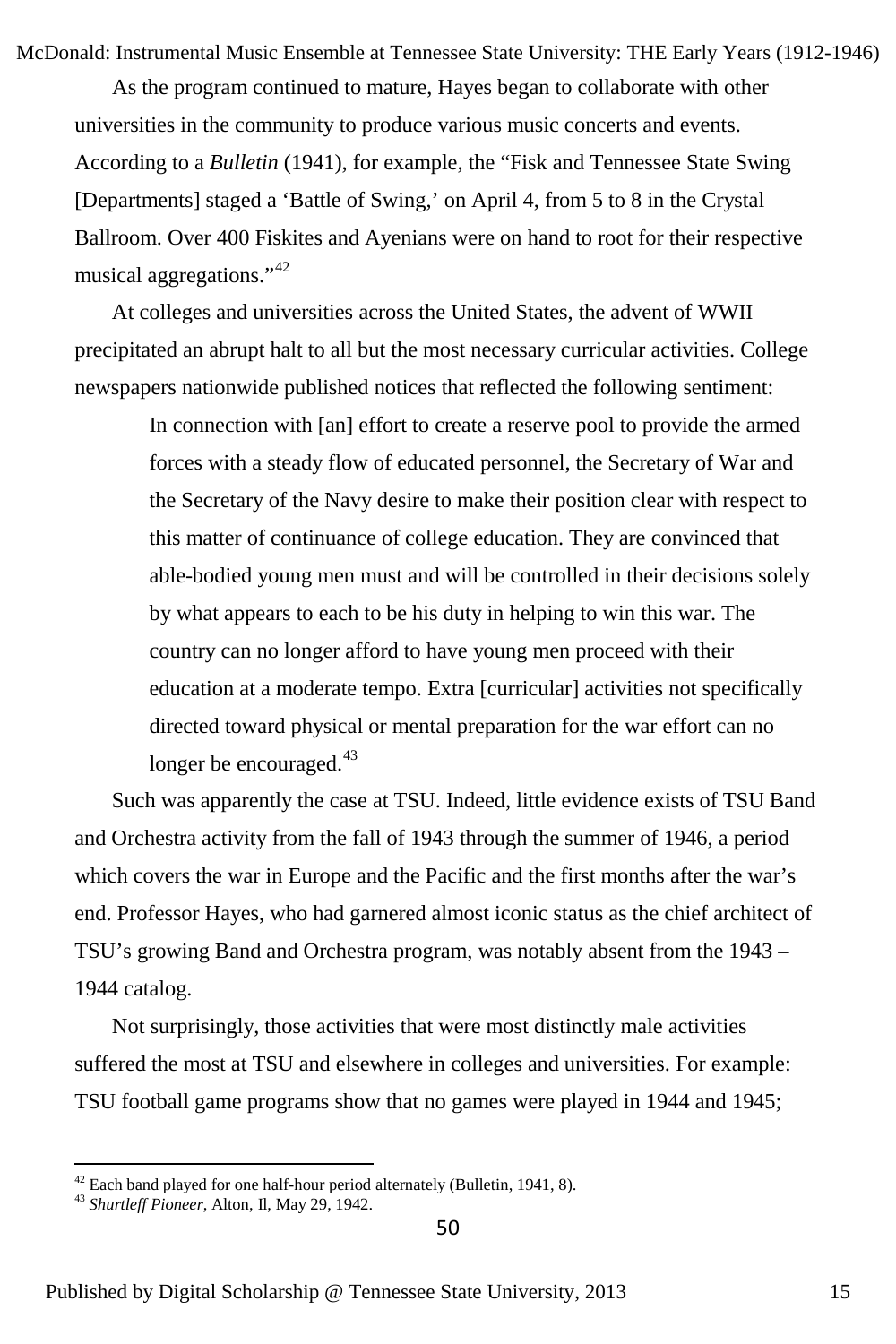Band and Orchestra course offerings are not listed in the 1943 – 1944, 1944 – 1945, and 1945 – 1946 University Catalogs; School Choir and Organ presentations were the only performances for the Inaugural Program of TSU's second President, Dr. Walter S. Davis in 1943; and vocalist Modestine Young led the audience in the singing of the "Star Spangled Banner" at the 1944 Homecoming Game. No band played for the halftime or during the game. *Engaged: The journal of Tennessee State University, Vol. 1 [2013], Art. 9*

Still, while the Band and Orchestra that had become such an integral part of student life under the baton of Professor Hayes fell silent during those years, the student-led TSU Collegians thrived. A retrospective in the 1958 TSU homecoming program read, "The year was 1943. For the fourth straight year Ayeni [pronounced A and I – nickname for Tennessee Agricultural and Industrial State College/University] was without a football team as the Tiger potential was off to WWII. Meanwhile the Tennessee State College Collegians were in their 'heyday' as one of the best college swing bands in the nation."<sup>[44](#page-16-0)</sup>

While much of the accepted wisdom concerning the genesis of the TSU instrumental program suggests that it began in 1946, a significant body of evidence strongly supports a different notion. Indeed, documents, which include *Bulletins*, newspaper articles, photographs, and various anecdotes, support the arguments that TSU instrumental ensembles were active as early as 1913.

During the early years of its development, the instrumental program steadily gained stature under the direction of several forward-thinking music educators: Harold Brown, Clarence Wilson, Marie Brooks-Strange, and Jesse Hayes. Periods of diminished activity, which occurred from 1930 – 1937 and 1943 – 1946, appear to have been influenced to a marked extent by broader socio-cultural influences, particularly the Great Depression and WWII.

Notably, evidence strongly suggests that there were two distinct kinds of student music participation from 1912-1946: student-directed organizations and facultydirected organizations. Faculty-directed ensembles included the Band and the

<span id="page-16-0"></span><sup>&</sup>lt;sup>44</sup> Ayeni Homecoming Program, "The Early Beginning – 1943," Tennessee Agricultural and Industrial State University. November 27, 1958, 4.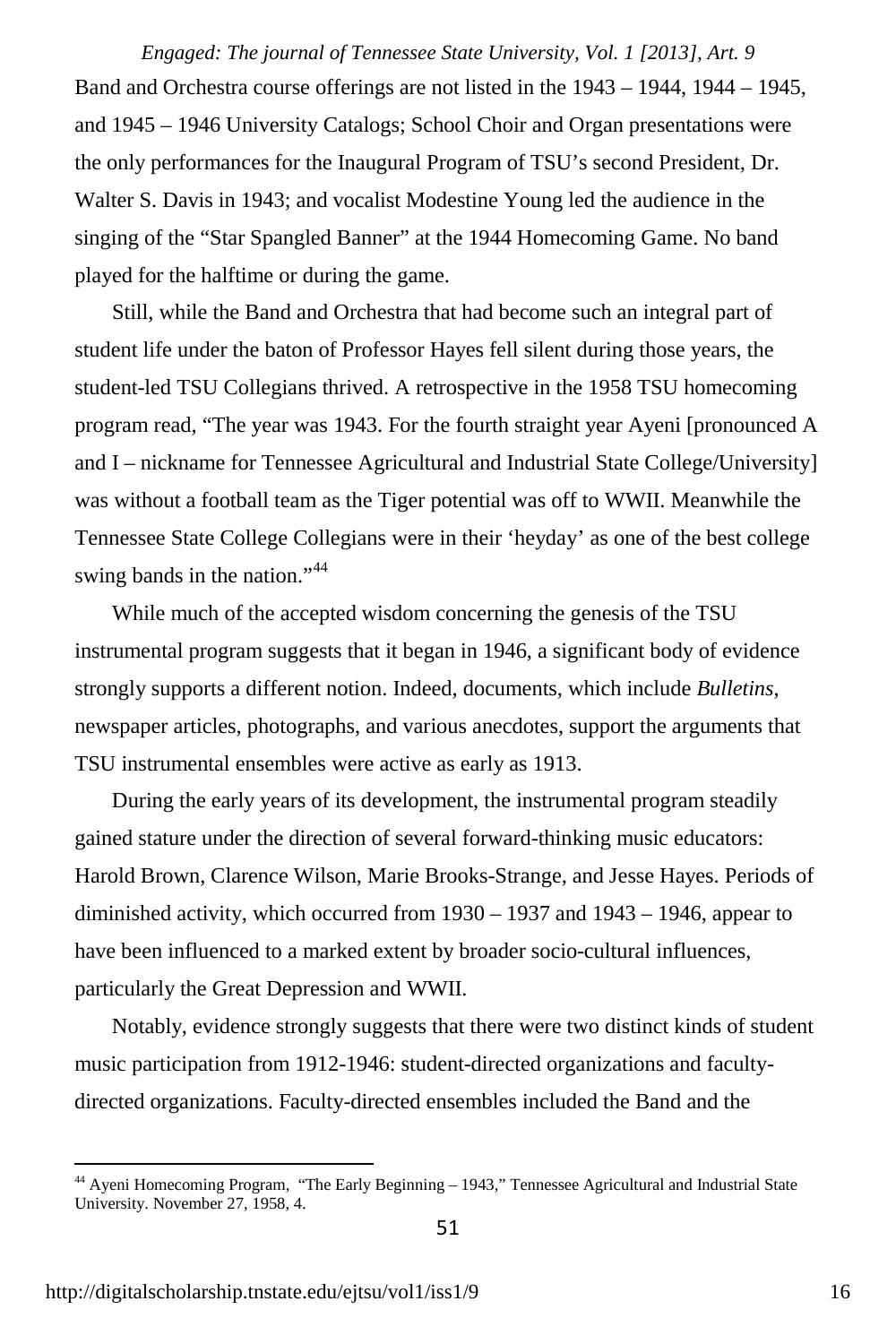Orchestra, which increasingly became more separate in their specific functions as the instrumental program as a whole developed. However, they tended to evidence some decline during the lean years at the University. Student-directed groups, on the other hand, demonstrated a seamless existence, even through the years when the Band and Orchestra were less active. The popular Collegians, for example, remained viable from its inception in 1930 through 1946. McDonald: Instrumental Music Ensemble at Tennessee State University: THE Early Years (1912-1946)

Finally, Marie Brooks-Strange appeared, at times, to single-handedly administrate the entire Music Program. Evidence suggests that she likely directed instrumental ensembles as well as the Chorus (her primary ensemble) during periods of transition between instrumental directors. Her efforts and the work of her musician colleagues, both student and faculty, cultivated a tradition that would grow to become one of the vibrant postwar instrumental programs in American Historically Black Colleges and Universities.

#### **Tennessee State University Historical Highlights Band Directors**

- J. T. Gray 1918 to 1919
- Harold Brown 1923 to 1926 (Bachelor of Music Degree from Fisk University)
- Clarence H. Wilson 1926 to 1930 (Diploma from Tennessee Agricultural and Industrial State Normal School for Negroes, Bachelor and Master Degrees from Northwestern University, also studied a broad in Europe)
- Jesse D. Hayes 1937 to 1943 (Bachelor of Education Degree from Illinois State University and Master of Science Degree from the University of Illinois)
- Jordan D. "Chick" Chavis 1946 to 1951 (Bachelor and Master Degrees in English from Fisk University)
- Frank T. Greer 1951 to 1972 (Bachelor of Music Degree from West Virginia State University and Master of Music Degree from Marshall University)
- Dr. Clifford E. Watkins 1972 to 1979 (Bachelor of Music Degree from Clark College in Atlanta, Master and Doctoral of Music Education Degrees from Southern Illinois)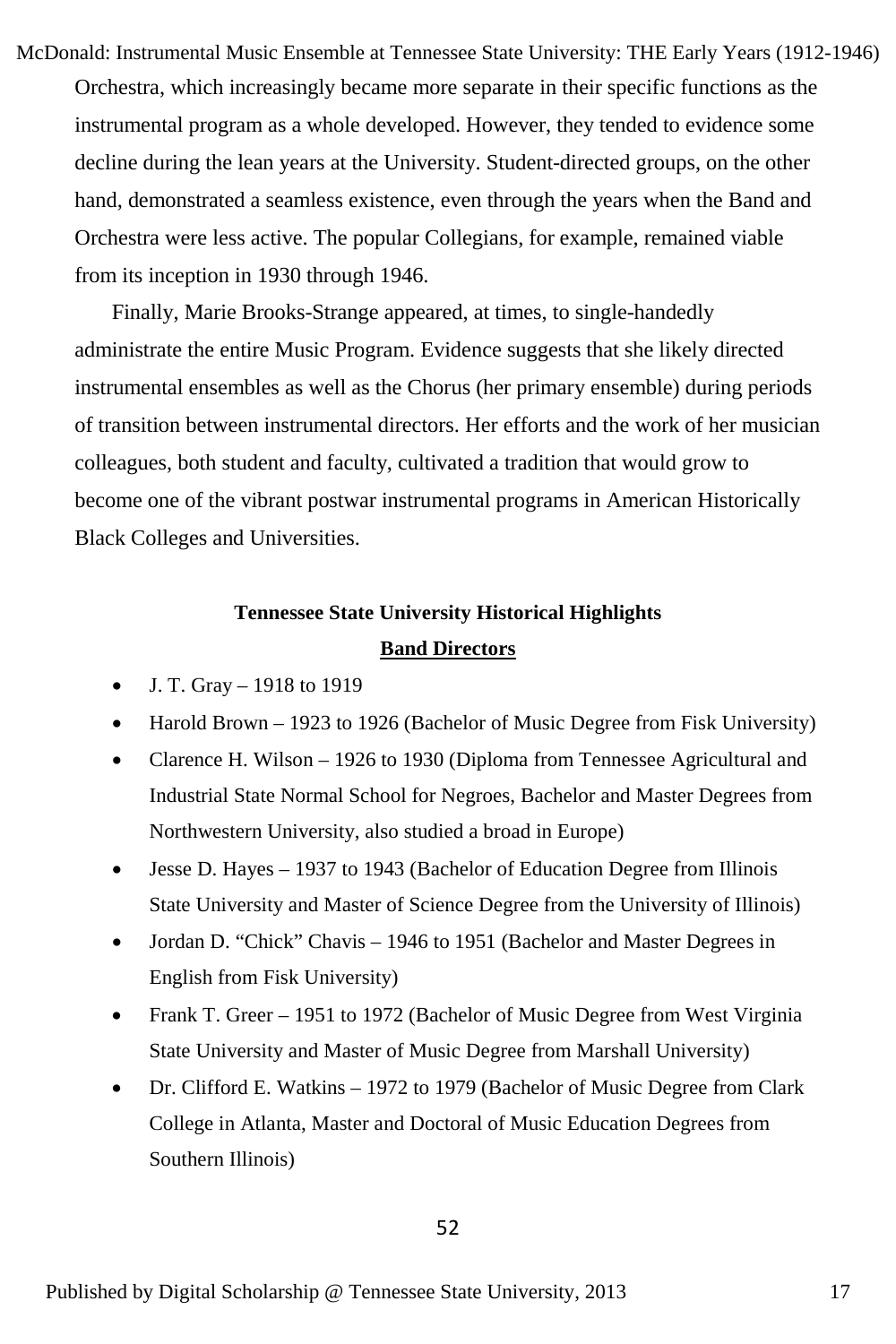*Engaged: The journal of Tennessee State University, Vol. 1 [2013], Art. 9*

• Edward L. Graves – 1979 to present (Bachelor of Music Education Degree from Tennessee State University and Master of Music Education Degree from the University of Illinois)

#### **Faculty Directors of the Collegians**

- Clarence H. Wilson 1926 to 1930
- Jesse D. Hayes  $-1937$  to 1943
- Jordan D. "Chick" Chavis 1946 to 1951
- Daniel Owens 1967 1972
- Benjamin Kirk 1979 to 1997
- Charles Dungey 1997 to 2003
- James Sexton 2003 to present

#### **Music Department Chairs**

- Noah W. Ryder 1913 to 1917
- Helen Hagan 1918 to
- Clarence H. Wilson 1926 to 1930
- Marie Brooks Strange 1930 to 1948
- Dr. Herbert Mells 1948 to 1953
- Dr. Edward C. Lewis 1953 to 1967 & 1968 to 1981
- Frank T. Greer 1967 to 1968 (ACTING CHAIR)
- Dr. Ralph Simpson 1981 to 2004
- Dr. Robert Elliott 2004 to present

#### **Music Department Milestones**

- 1912 October 4, 1912 became an official Music Department (along with Business, Industry, Physical Training, and Academic)
- 1914 Piano and Vocal Lessons offered for \$2.00 a month
- 1917 [TSU] Music Department furnished music for the  $6<sup>th</sup>$  Annual Middle Tennessee Teachers Association [In-Service]
- 1917 May 18, Patriotic Music played by [Tennessee] State Normal Band at Flag Ceremony (Tennessee's Governor Rye was in attendance)
- 1918 November 14, [TSU] bought first grand piano... instrument was placed in the school Chapel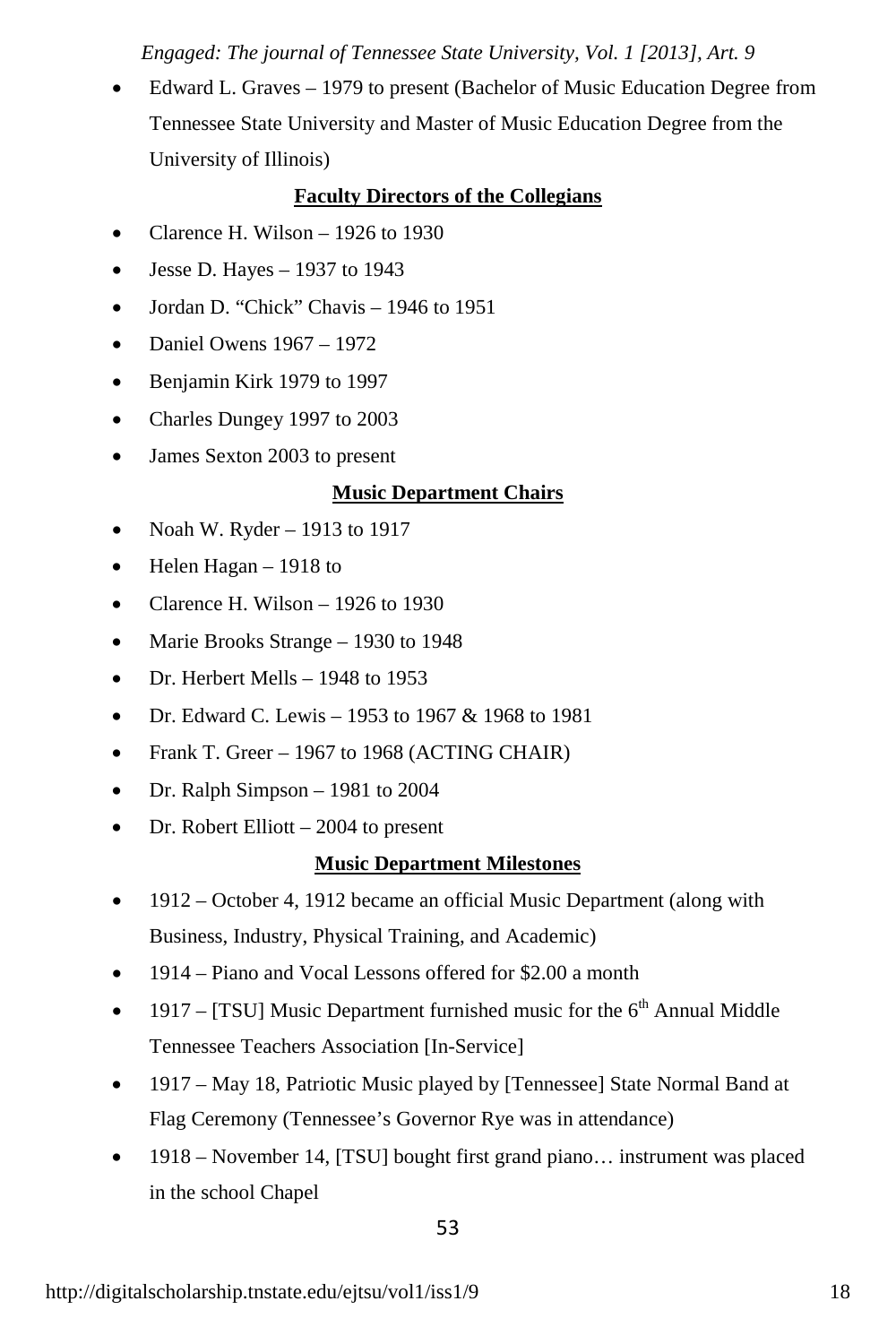McDonald: Instrumental Music Ensemble at Tennessee State University: THE Early Years (1912-1946)

- 1919 Vocal music becomes a requirement of ALL STUDENTS for 4 years
- 1919 The School Orchestra and Band listed among course offerings in the school catalog
- 1919 March 21, J. T. Gray… Director of the School Band's first concert
- 1922 Band supplied with new instruments and uniforms
- 1922 Catalog states that the School Chorus maintains a membership of 50 to 100 students
- 1926 [between 1926 and 1930] Clarence H. Wilson and Laura Averiette cowrote the second school song… eventually becoming Tennessee State University *Alma Mater*
- 1927  $1<sup>st</sup>$  Music Scholarship offered for piano and voice students
- 1930 February 29, School Orchestra and Chorus under the direction of Clarence H. Wilson presents live performance over WLAC radio station [WLAC radio station had a strong signal which could be heard all over the southeastern United States… African Americans were the largest population of listeners to WLAC radio station during the early  $19<sup>th</sup>$  century up onto the early 1960s]
- 1930s? Concert Singers perform for President Franklin D. Roosevelt
- 1930 Curriculum implemented for teacher education leading to the Bachelor of Science Degree
- 1932 to 1933????? The Concert Singers directed by Marie Brooks Strange performed for the Chicago World's Fair
- 1937 October, College Band perform for the  $25<sup>th</sup>$  Anniversary of Tennessee A. and I. State College under the direction of Professor Jesse D. Hayes
- 1938 November, College Band presented a Varsity Show entitled "The Collegians" to raise money for uniforms… Band Director Jesse D. Hayes
- $\bullet$  1940s (LATE) Dr. Eddie Goins forms the Meistersingers; Dr. Goins developed this ensemble to national prominence
- 1941 March, College band directed by Professor Jesse D. Hayes performs a concert at Cameron Junior High School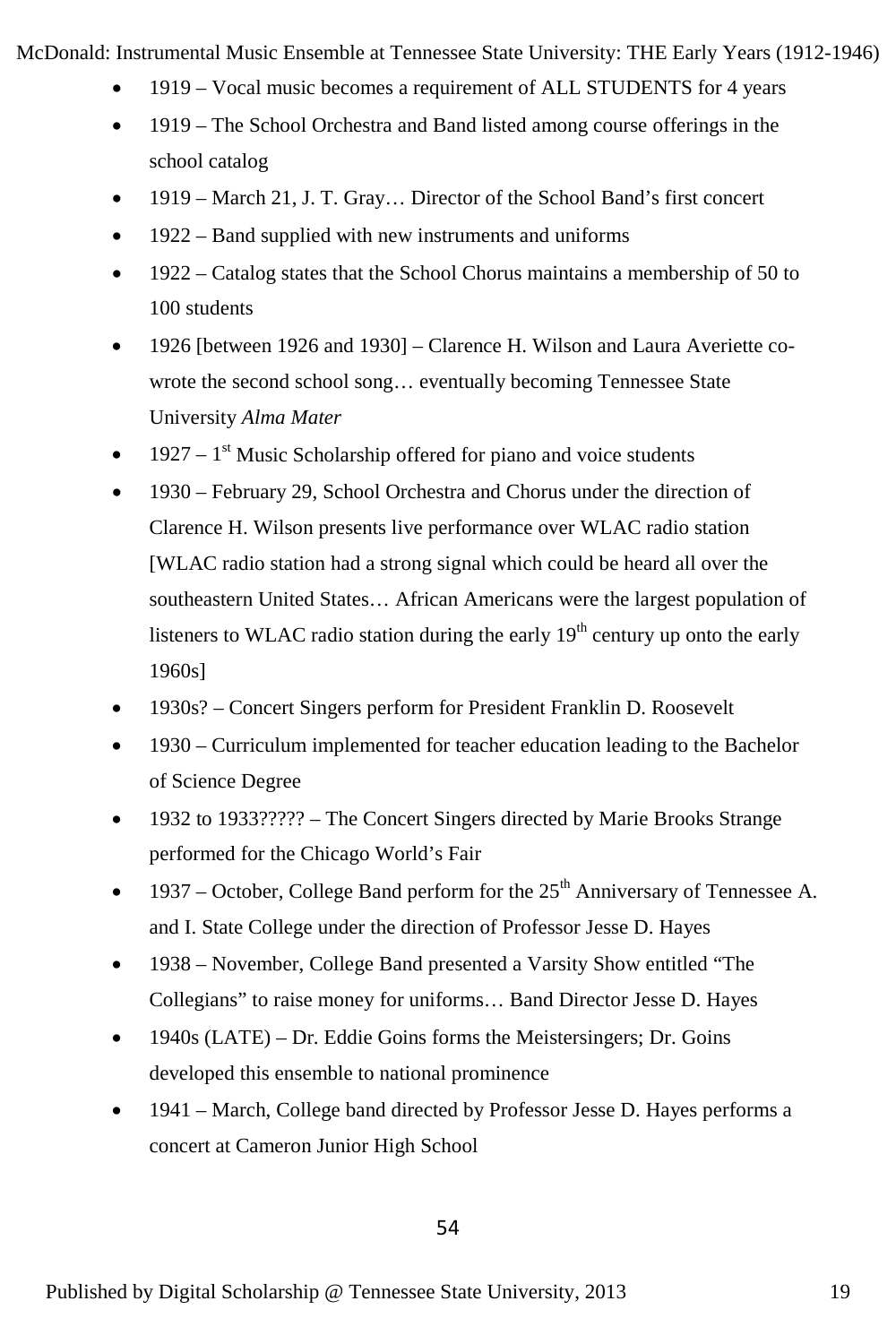*Engaged: The journal of Tennessee State University, Vol. 1 [2013], Art. 9*

- 1941 September, Clarence H. Wilson [TSU Music Department Director 1926 -1930] elected President of the National Association of Negro Musician
- 1941 TSU Collegians participated in the battle of swing against the Fisk [University] Collegians
- 1943 to 1945 No College Band activities documented… Collegians was functioning under student leadership
- 1947 First woman participant in the marching band… playing the oboe
- 1947 to 1948 Marching Band performed in the "Capital Classic" in Washington D. C.
- 1949 TSU Collegians voted the best collegiate dance orchestra in the United States in a nationwide poll conducted by the Pittsburgh Courier
- 1950s (LATE) The Marching Band earns nickname "Aristocrat of Bands"
- 1952 Dr. W.O. Smith starts tenure at Tennessee State… Dr. Smith would later become the first African-American member of the Nashville Symphony **Orchestra**
- 1955 TSU Marching Band is the first black college band to perform for a televised National Football League [NFL] game half-time.
- 1958 The first black college chapter of the Music Educators National Conference
- 1960s (LATE) The Marie Brooks Strange Music Building is constructed... name in honor of the department chair who served from 1930 – 1948.
- 1961 The first black college marching band to be invited to perform in the Presidential Inaugural Parade (President John F. Kennedy)
- 1962 The second black college invited to become a member of the National Association of Schools of Music (the highest accreditations agency for college/university music departments in the United States)… Tennessee State University was also the first state of Tennessee college/university to become a member of this prestigious organization.
- 1964 TSU alumnus Dr. Thomas E. Lyle is named Director of Bands at Alabama State University (Dr. Lyle was the college band director and mentor of the author [Dr. Reginald A. McDonald]of this article "The Early Years").